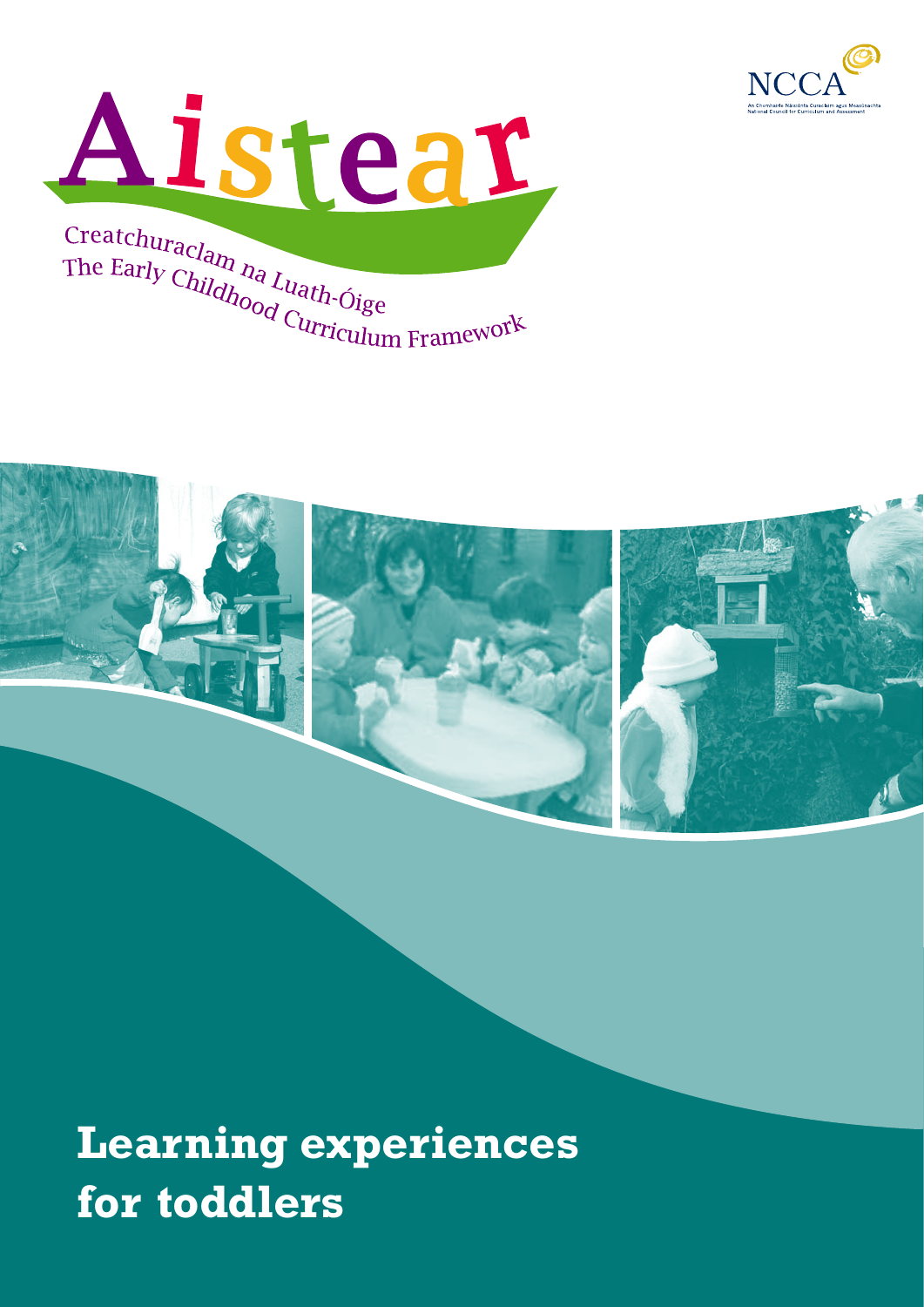#### Learning experience 2: The beat of the drum

## **Theme:** *Identity and Belonging***, Aim 2 and Learning goal 2**

#### Age group: Toddlers

#### Setting: Home and full and part-time daycare (crèche)

Gloria moved to Ireland from North Nigeria three years ago. She speaks English and helps out in the toddler room on a Tuesday morning every two weeks. Her grandson Lee (2½ years) has been attending the crèche since September and is in the toddler room. On each visit, Gloria brings along something from North Nigeria for the children to see, play with, and learn about. These items are all familiar to Lee. Today she brings an African drum. She plays it while she sings an African song. The children gather round her. Some sway and some clap while others dance to the beat. Lee and some of his friends join in with some of the repeated words and phrases. Afterwards, the children take turns to play the drum. Next time, Gloria plans to play some outdoor games with the toddlers. Sorcha, the room leader, takes a few minutes of video which she shows the children after Gloria goes home.

*Reflection: In what ways can I involve parents and grandparents in giving the children rich experiences?*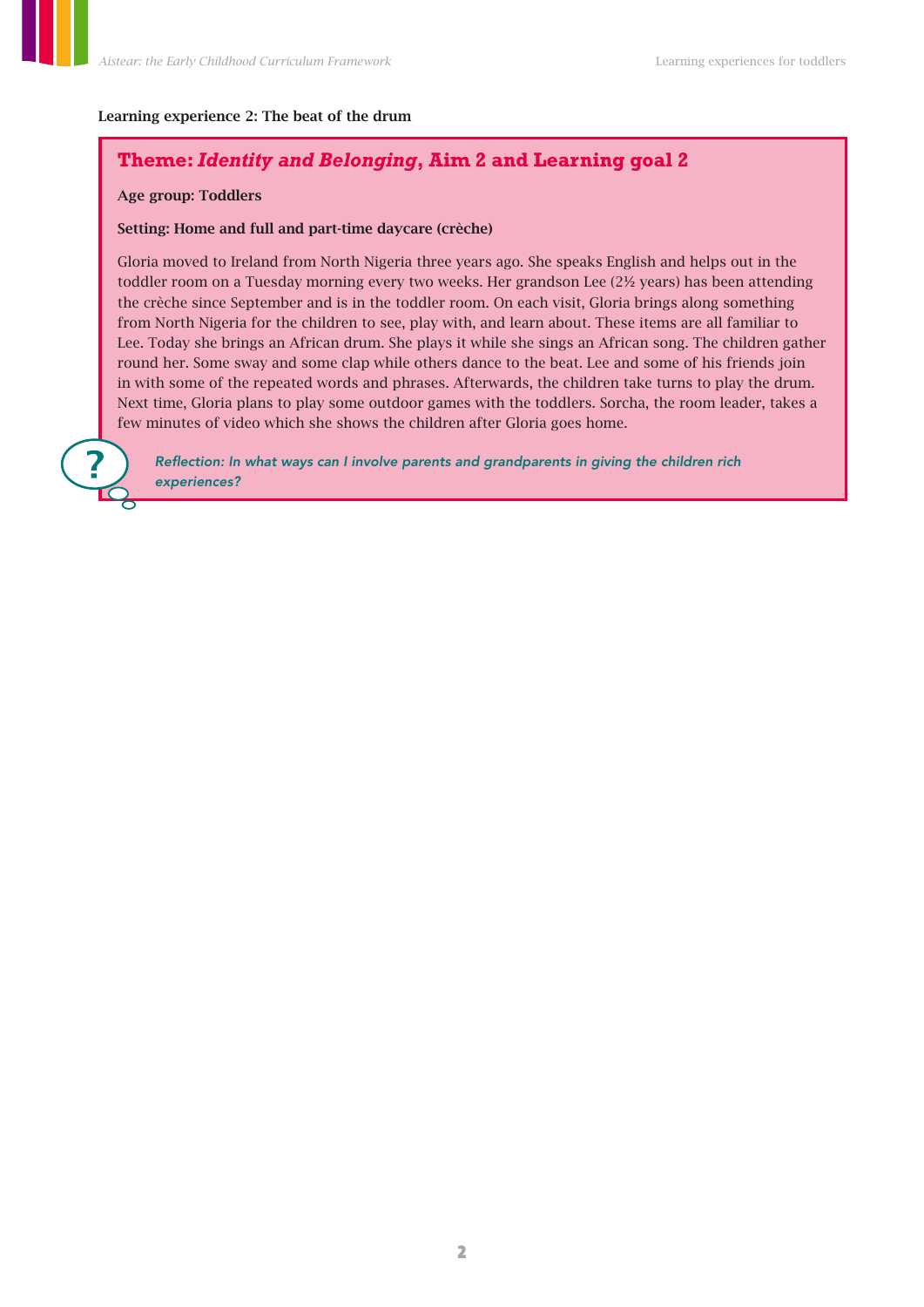#### Learning experience 4: An open-door policy

## **Theme:** *Well-being***, Aim 1 and Learning goal 3**

#### Age group: Toddlers and young children

#### Setting: Home and sessional service (playgroup)

Mina greets the children and their parents as they arrive at the playgroup every morning. She finds these few minutes of contact invaluable. Parents can let her know if they would like more time to chat about their children and she arranges a time to suit. At the beginning of the year she also lets them know that she can be contacted by phone every day from 1 p.m. to 1.30 p.m. if they have any concerns, or just want to chat about how their child is getting on in the playgroup. She reminds them of this regularly, and many of them find it reassuring that they can keep in touch like this. Some children are brought by relatives or childminders, and this form of contact is invaluable for their parents as they can ring Mina during their lunchtime.

Mikie (2 years and 11 months) started in the playgroup a month ago. His mam, Lucy, is very shy and Mina makes a special effort to have a chat with her once a week. Mina shows Lucy something, such as a photograph of him playing or a picture that Mikie has made. She uses this to encourage Lucy to talk about Mikie. She asks about things he likes to do at home and she offers ideas to Lucy to help extend what he is learning in the setting.



*Reflection: What strategies could I use to help parents to feel more confident in talking to me about their children?*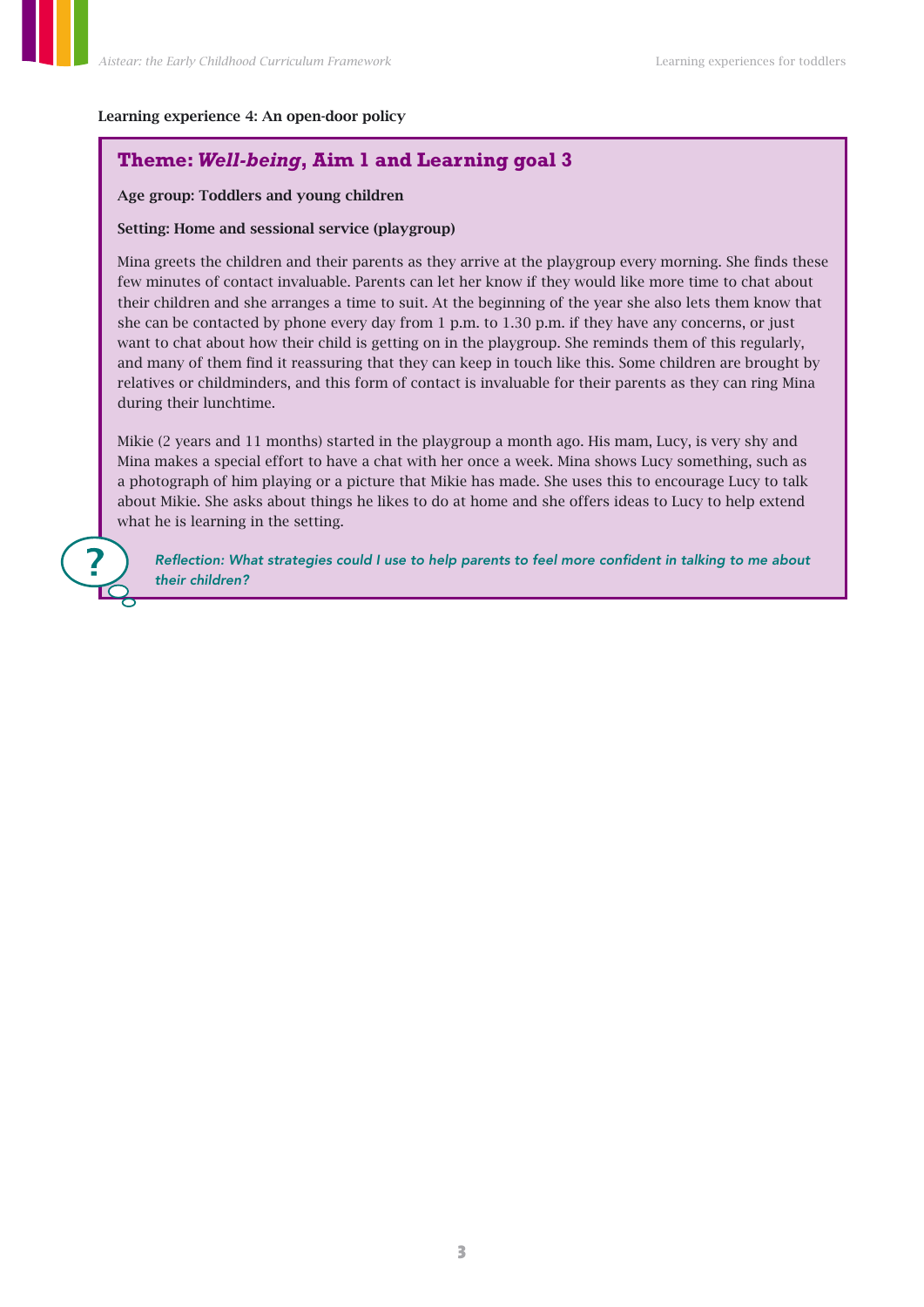#### Learning experience 5: The newsletter

## **Theme:** *Exploring and Thinking***, Aim 4 and Learning goal 3**

#### Age group: Toddlers and young children

#### Setting: Home and full and part-time daycare (nursery)

The staff of the Happy Start Nursery have made a welcome pack for parents of new children. The pack includes the nursery's mission statement and information about how the staff support children's learning and development. They also send home a short newsletter each month so that parents know what songs, stories and activities the children are doing. Children are involved in deciding what information is included. An example of a recent newsletter available in English, French and Polish (the main home languages of the children) is included below. The staff also plan to use text messages for parents who want to receive reminders about events in the nursery.

*Reflection: How can I share more information with parents about what their children are doing in my setting?*

See the newsletter on the next page.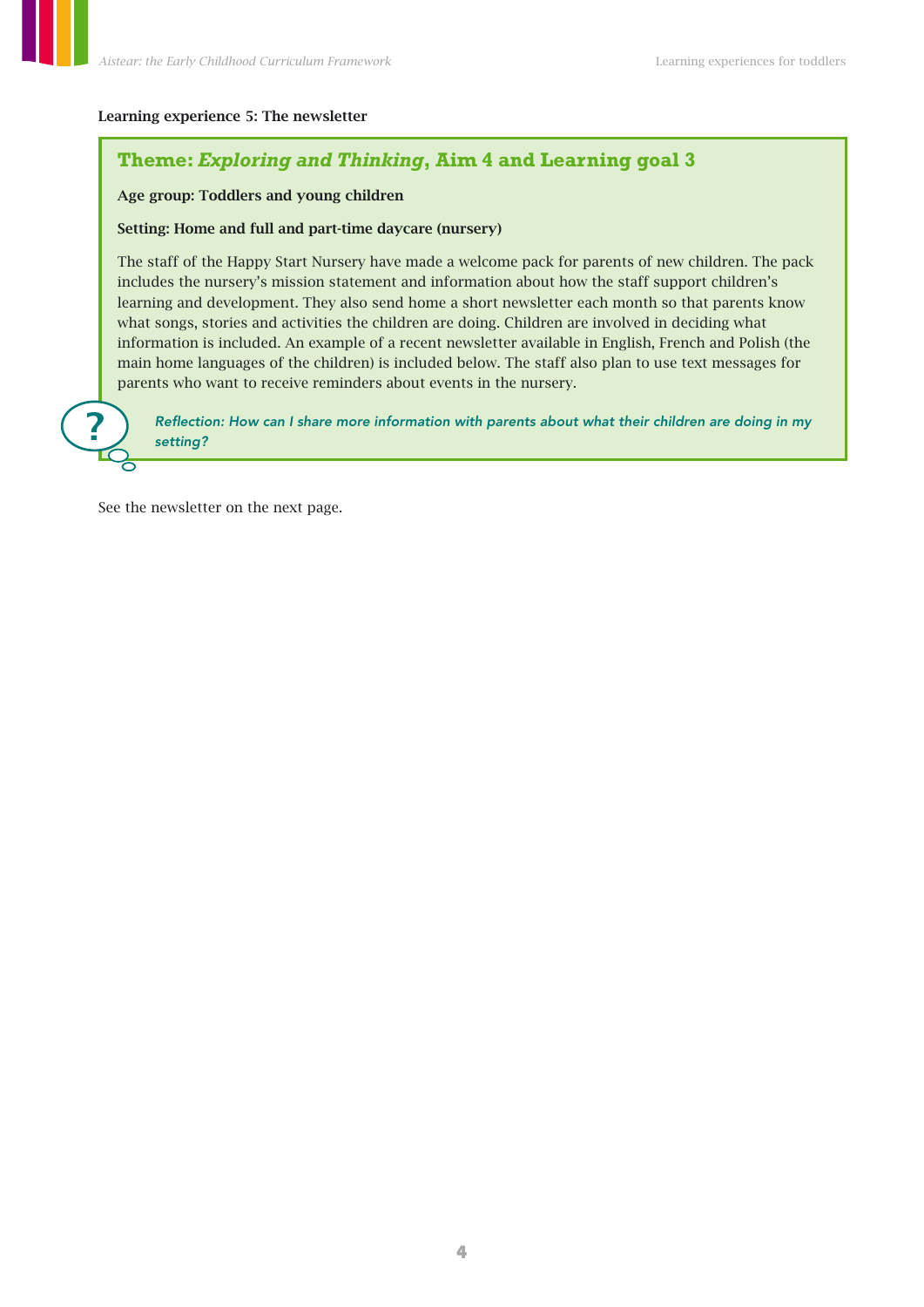May 2009

## **Doing Great Things Together!**

## **Happy Start Nursery: Senior toddlers and pre-schoolers**

#### **Our day out in the woods!**

A big thank you to all the parents who came with us on our trip to Glengarra woods. A great day was had by all. The children tell us that they enjoyed the trip on the bus and the picnic the best! They also loved splashing in the puddles in their wellies. Since our return we have been learning about the trees and flowers that grow in the woods. We have also begun to learn about making honey since we discovered the bee hives hidden in the corner of the woods. Mr Mackey, who supplies honey to the local shops, is visiting the pre-school on June 12. He will bring some honey and show a video of the bees. Why not join us at 10 a.m. that day?

Photos of the Glengarra trip are on display in the main hall.

#### **Time for more stories**

We are going to the library as usual on the **last Friday of this month**. Thanks to the parents who came with us last month.

#### **Have you spotted our bus?**

Since the children enjoyed the trip on the bus to Glengarra Wood so much we decided to make our own bus. Thanks to Darren's daddy who gave us some lovely big cardboard boxes to work with. After much hard work we now have our own colourful buses complete with steering wheels, horns and seats. To build on the topic of transport Ava's mam Nora is coming in next week to talk to us about her job as the driver of the primary school bus. Many of the children in the pre-school will be travelling on this bus when they start school in September. Nora will be here at 10.30 on Thursday morning May 14. Come along if you can and stay for a cup of tea/coffee afterwards in the parent room.

#### **Rhymes**

As you know we always include a nursery rhyme or a poem in our newsletter. This month the children asked us to give you the words of the song, *The Wheels on the bus*. They'll teach you the actions. Hope you enjoy it.

- The wheels on the bus go round and round, round and round, round and round,
- The wheels on the bus go round and round, All through the town.
- The wipers on the bus go swish, swish, swish ...
- The doors on the bus go open and shut ...
- The horn on the bus goes beep, beep, beep ...
- The gas on the bus goes glug, glug, glug ...
- $\blacksquare$  The money on the bus goes clink, clink, clink ...
- The people on the bus go chatter, chatter, chatter ...
- The wheels on the bus go round and round ...

#### **Look who has a birthday in May**

Rarish Obert will be 2 on May 1st. Sharon O'Brien will be 3 on May 7th. Fiachra Long will be 4 on May 15th. Kia Mihas will be 5 on May 17th. We hope you all have a lovely birthday.

#### **Important date for your diary**

During the first two weeks in June we hope to meet you and your child for a short while. Your child will show you his/her portfolio so you can see what he/she has been doing and learning through the year. If the time and date don't suit please contact Michelle on 084 6655437.

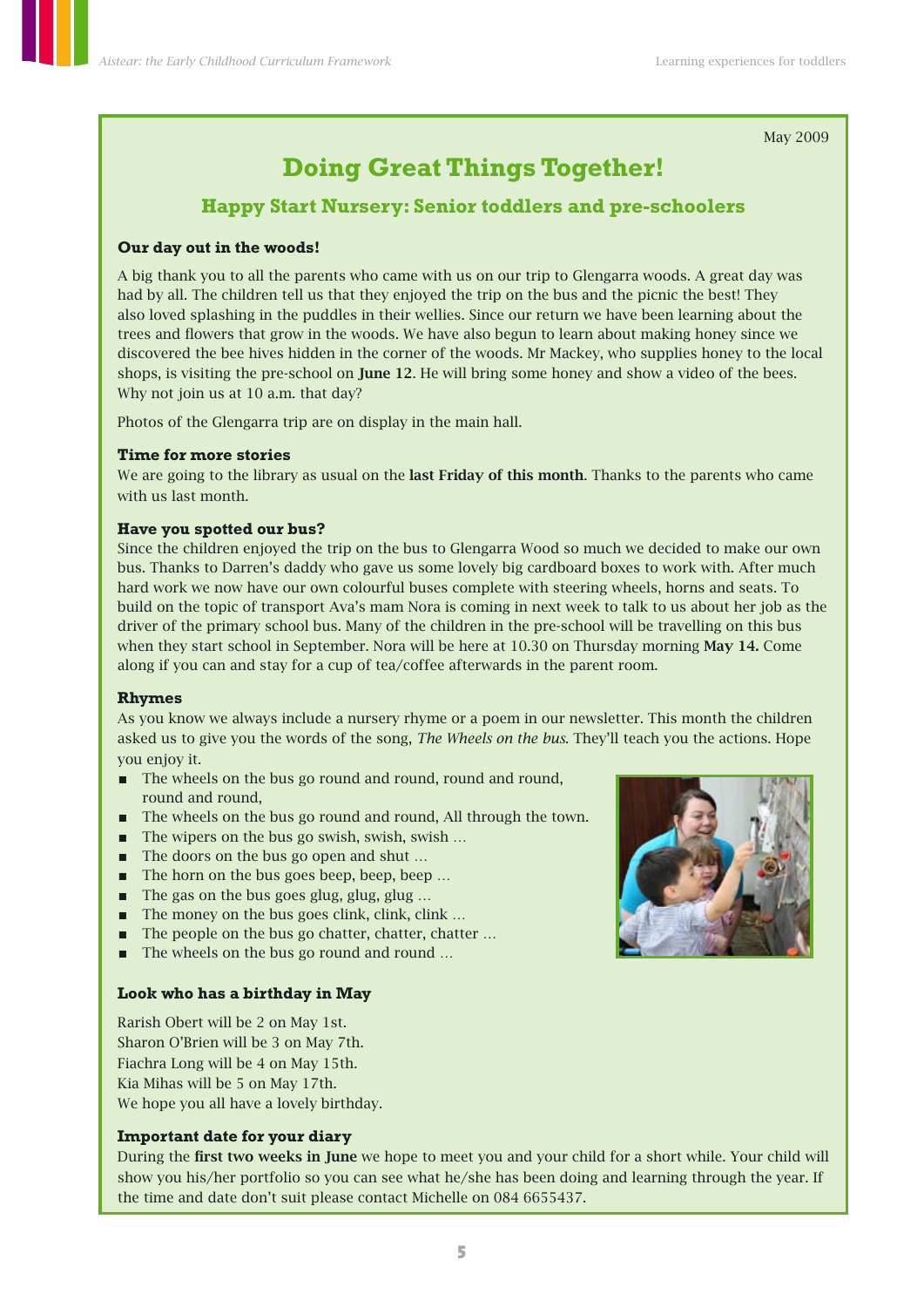#### Learning experience 8: Dan the music man

## **Theme:** *Communicating***, Aim 4 and Learning goal 3**

#### Age group: Babies, toddlers and young children

#### Setting: Home and childminding

Dan is a musician. His own children love music, and he has sung with them at home since they were babies. Now he comes to their childminding setting once a fortnight on one of his days off work to play his guitar and sing songs with the children. They are fascinated by his guitar. They want to know how heavy it is, what it is made from, and how strings make music. Dan shows them how it works. One day he brings along his drums and introduces them to drumming. He uses spoken rhythms to help them tap out the beat: *An-nie Jou-bert* (names with the younger children) and *Do you want a cup of tea?* (sentences with the older children). The children look forward to his visits. They practise almost every day so they can show Dan how good their clapping is when he returns. Before his next visit Noeleen the minder and the children make guitars and drums from junk materials. They can't wait to show Dan their band!



*Reflection: What special talents do the parents have that I could tap into and share with the children I mind?*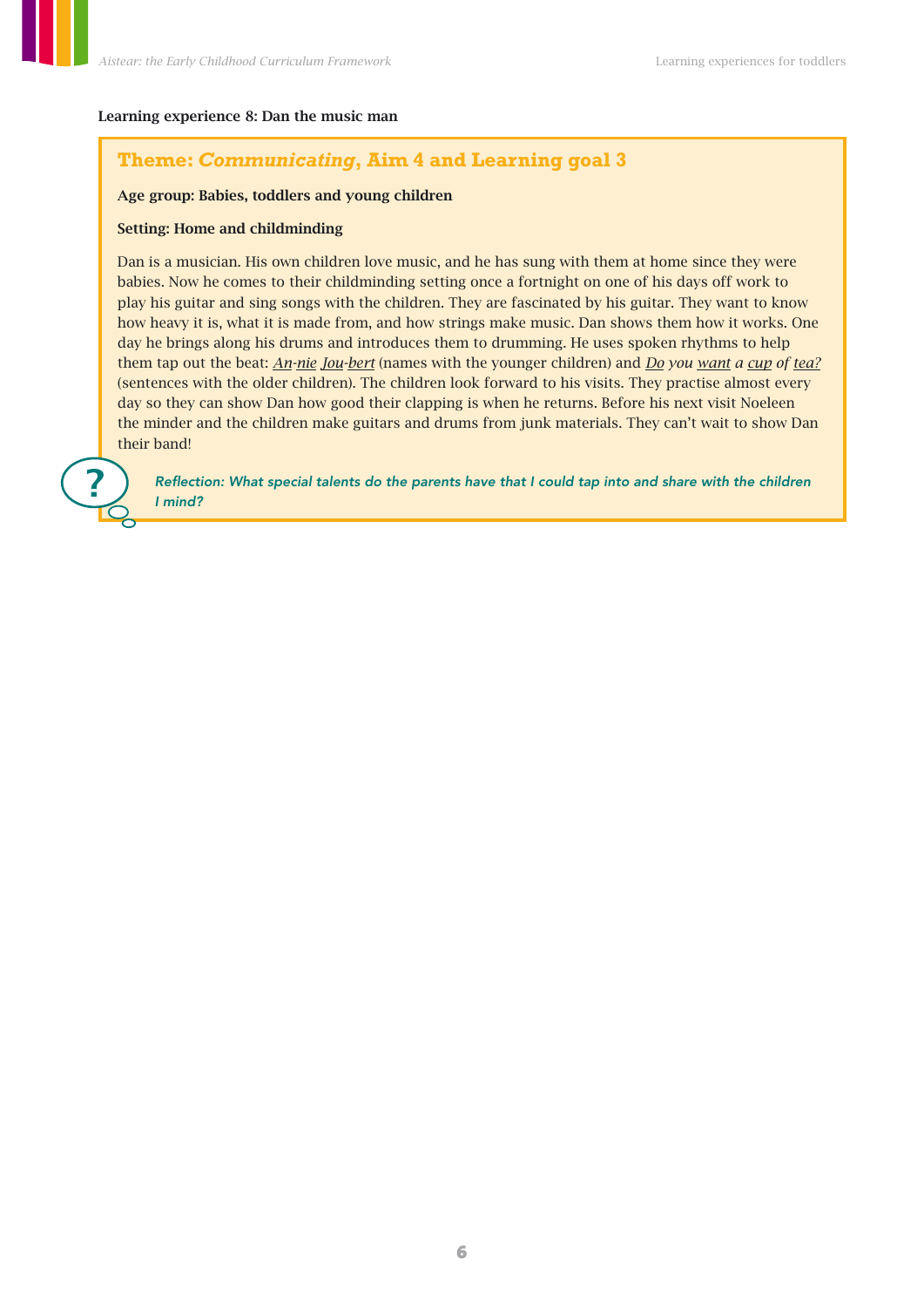#### Learning experience 11: Do you understand my culture and traditions?

## **Theme:** *Identity and Belonging***, Aim 2 and Learning goal 3**

#### Age group: Toddlers

#### Setting: Home and sessional service (playgroup)

Joseph (2 years and 11 months) and his family are Travellers. They recently moved to the area and Joseph's mammy, Kathleen, enrolled him for two mornings a week in the local playgroup. The manager, Joan, meets with Kathleen and explains how the service works and shows her the different rooms and the outdoor play area. Joan asks Kathleen about Joseph and his likes and dislikes. She explains that she knows very little about Traveller culture and traditions. Joan asks Kathleen to tell her a little about their way of life and the Traveller traditions that are important to her. Understanding these will help the staff to support Joseph. Kathleen tells Joan that as a family they generally travel in their trailer during the summer months and settle in one area for the rest of the year. She also explains that most Travellers are not as nomadic as they used to be. Kathleen says that Joseph loves animals, especially horses and dogs. She tells Joan that she doesn't want Joseph to be discriminated against because he is a Traveller. She is worried because her older children had negative experiences in other settings.

In preparation for Joseph's arrival, and with Kathleen's help, Joan gets some books and jigsaws that depict Traveller life today. She organises displays of animals for Joseph to look at when he arrives. She tells the children that a new boy is joining them. A few days after Joseph's arrival Joan talks to the children about their homes. She uses wall displays to reinforce some of the points they talk about. These include pictures of the children's homes such as trailers, flats and terraced houses. They use these to talk about 'where we live'. The children bring photographs of their families and homes, and make lollipop stick models of them using junk materials, fabrics, wool, glitter, fancy paper, and card. They display these beside their photographs. Over the coming days they enjoy sharing stories about their family, pets and outings. Joan observes the children during their activities and ensures Joseph is included and that he is beginning to form friendships. She updates Kathleen regularly on how he is settling in.

*Reflection: How much do the children and I know about each other's family life and community?*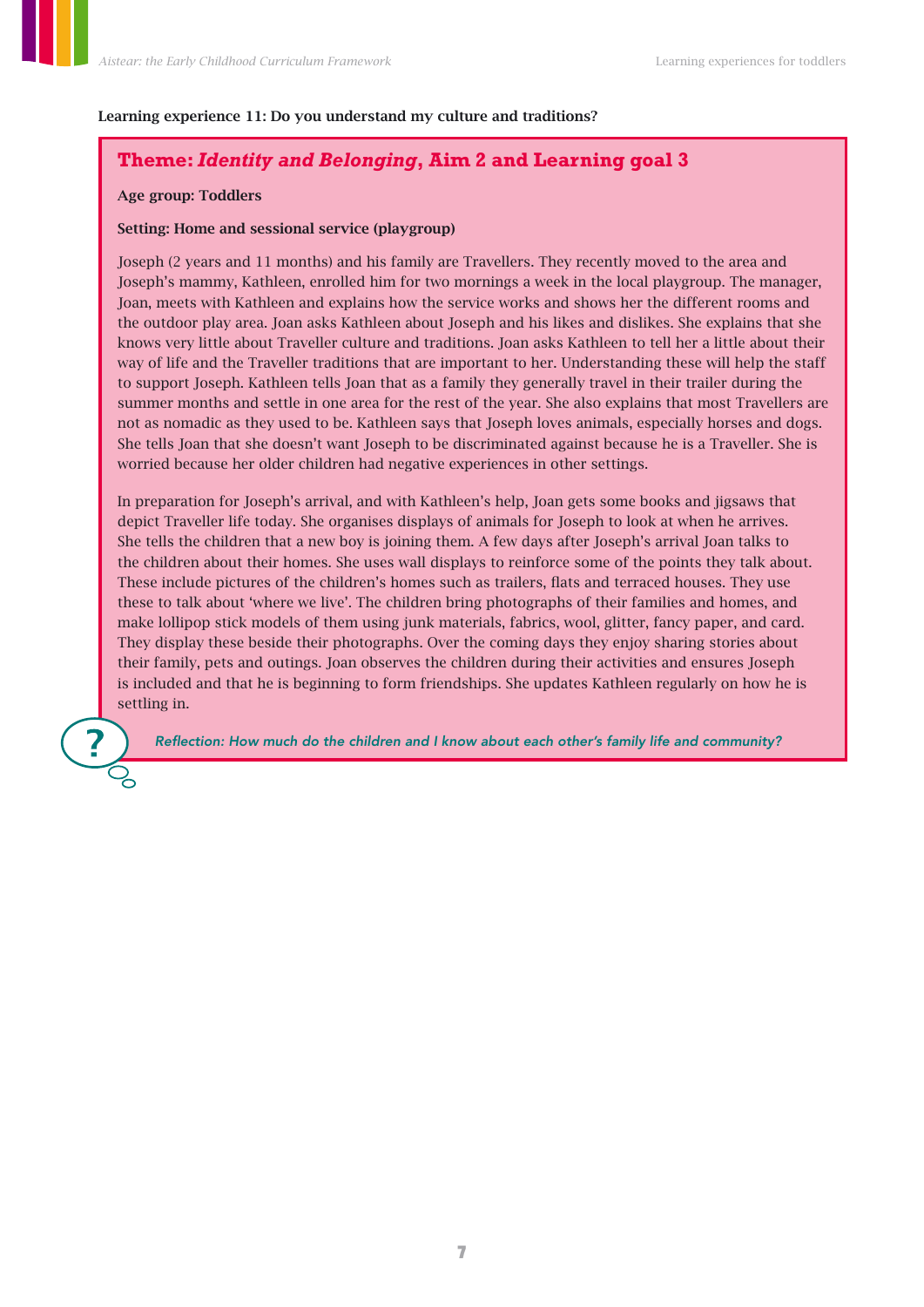#### Learning experience 15: Working in the quarry

## **Theme:** *Exploring and Thinking***, Aim 2 and Learning goal 1**

#### Age group: Toddlers

#### Setting: Sessional service (parent and toddler group)

Azeed, a father at the local parent and toddler group is kneeling beside two children at the sand tray. His own child Zyta (2½ years) is with David (almost 3 years). The children love the sand tray and are concentrating really hard as they move large volumes of sand making noises of mighty machines at work. As Zyta moves off to do something else David looks at Azeed and smiles.

Azeed (smiling back): *I like what you have done. Can you tell me about it?* 

David: I making quarry.

Azeed: *It is good that you are making a quarry. I really like it. Tell me how you did it.*

David: I got dones (stones) and put the diggers and tacors (tractors) in (pointing to the sand tray).

Azeed: *So, you got stones first and then put the diggers and tractors in the sand. Why did you want to make a quarry?* 

David: My daddy wok (work) in quarry.

Azeed: *I see, so you thought you would make a quarry like the one your daddy works in. Is that right?* 

David nods his head in agreement.

Azeed: *You've made a great big quarry here. I'd love to make one like that. So, tell me again David what I do.*

David: 'Ere (here). Make a hole (as he gives Azeed a digger and shows him how to move the sand using its front bucket).

Azeed: *Wow, this is great. I'm moving the sand and making a quarry just like yours.* 

David and Azeed continue with their quarry building and digging making noises for the machines and discussing their actions.



*Reflection: To what extent do I observe and listen attentively to children and use my conversations with them to develop their thinking?*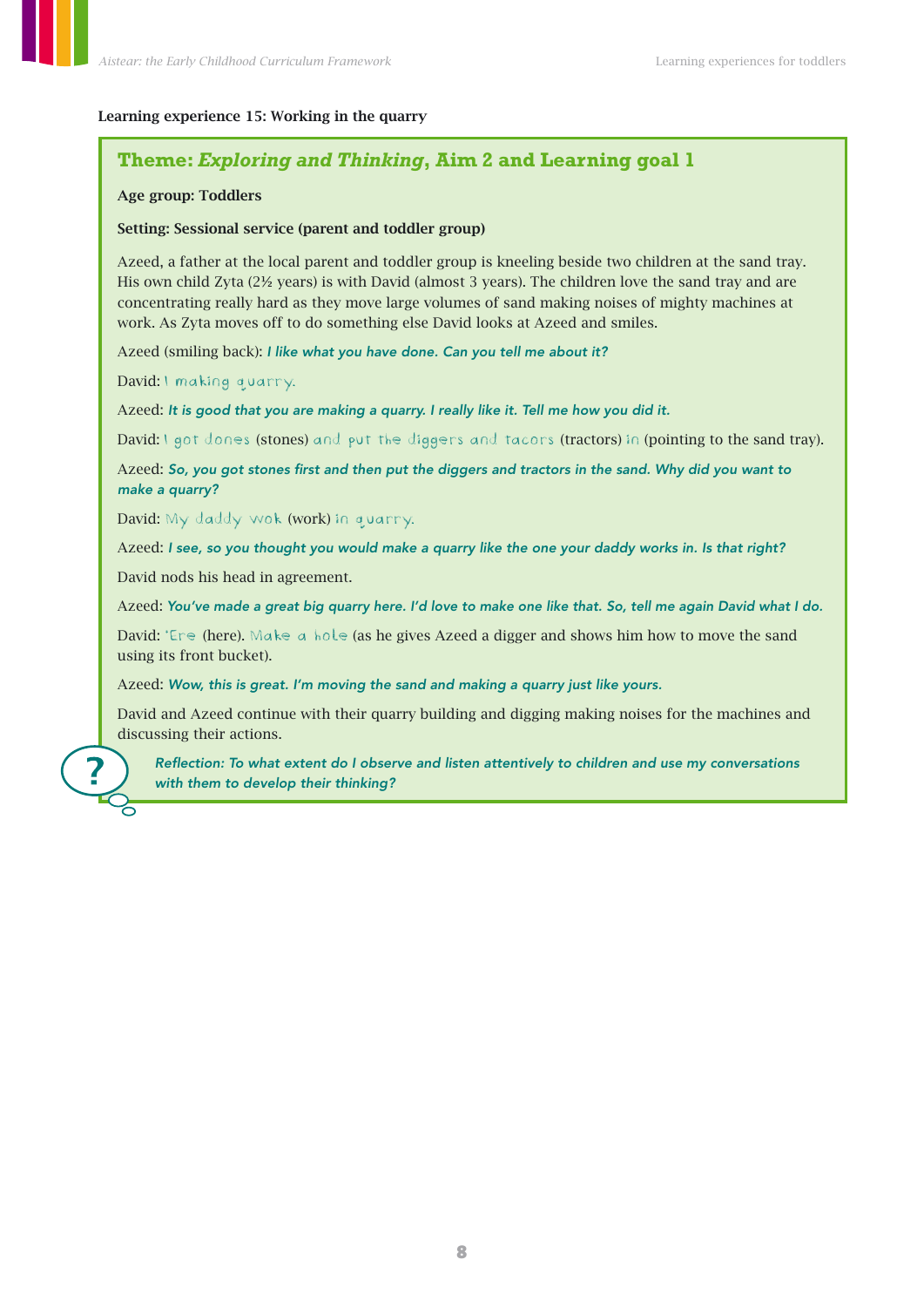#### Learning experience 18: Apple, jam and mud tarts

## **Theme:** *Exploring and Thinking***, Aim 3 and Learning goal 4**

#### Age group: Toddlers and young children

#### Setting: Childminding

Margaret looks after two children in her own home while their parents are at work. Today she and the children are baking. They start by washing their hands and putting on aprons. John (2 years and 2 months), Orla (5 years) and Margaret are making apple tarts. Orla helps slice up some apples and John sprinkles on the sugar. When the apple tarts are in the oven John and Orla use leftover pastry to make jam tarts. They have great fun rolling out the pastry just as Margaret did, and put jam in the middle before brushing on milk to seal the edges. John has great fun sprinkling on the flour so the pastry doesn't stick to the table. When they are finished they help Margaret to tidy up. Orla sweeps the floor while John uses the dustpan and brush.

Later Orla and John go outside to play. Outside they make mud tarts and Orla gives John a stone and instructs him, Roll out the pastry John 'cos we need a tart for dinner. A yummy tart. Here you can do this bit. Good job, that's great baking John. She asks John to help her to tidy up when they are finished just as Margaret did. He readily agrees. When the mud tart is baked the children share it with teddy and Orla's baby doll, Babs, just as they did earlier in the day with Margaret.

*Reflection: What are the children learning through watching and copying my actions?*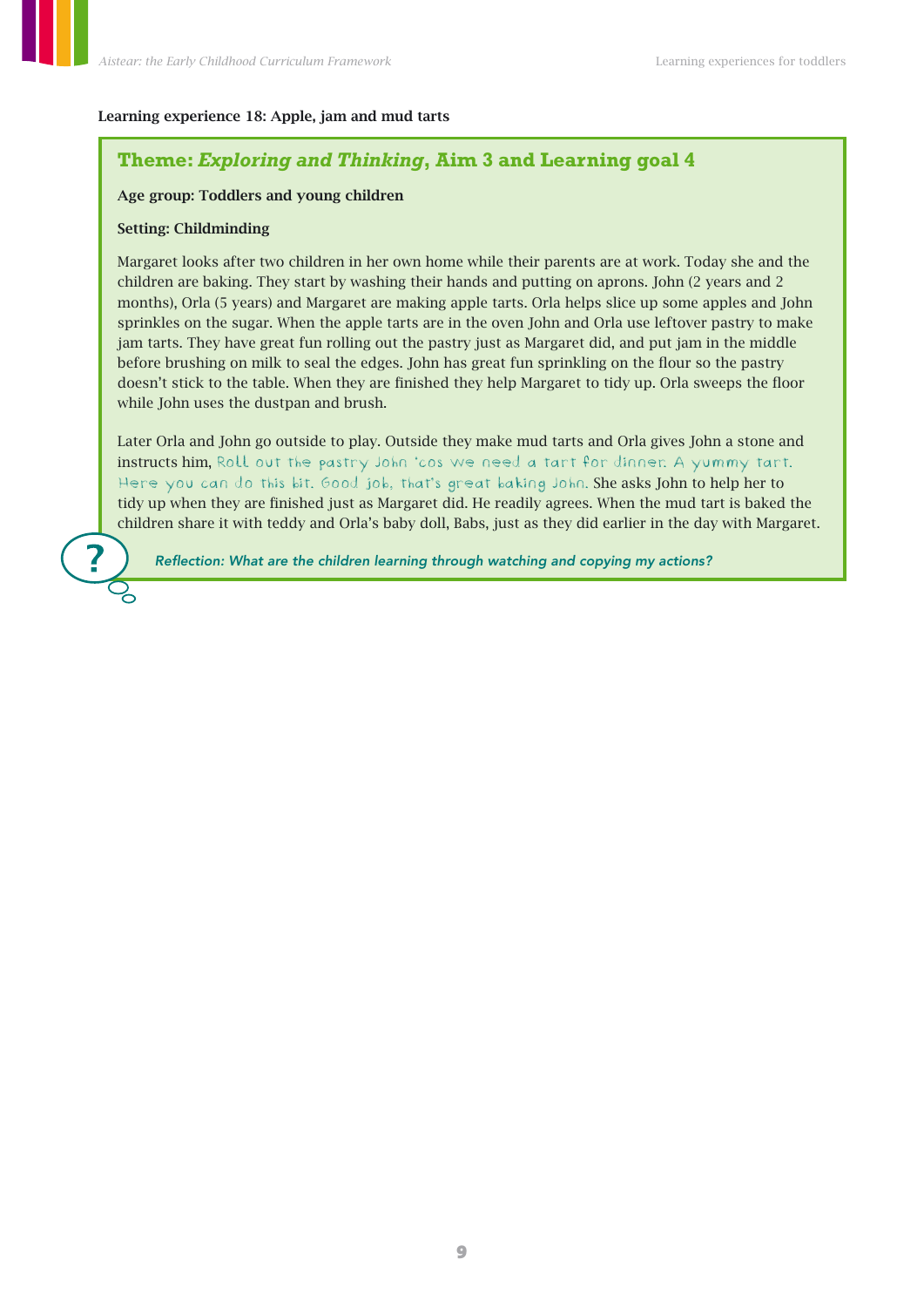#### Learning experience 21: Rover died

## **Theme:** *Well-being***, Aim 1 and Learning goal 2**

#### Age group: Toddlers

#### Setting: Sessional service (pre-school)

Patrick (almost 3 years) is feeling sad because his dog, Rover, died at the weekend. Patrick's mam has informed the staff in the pre-school and they are keeping a close eye on him. Patrick is reluctant to join in activities and Rita, his Key Worker, sits down beside him. She is sympathetic and acknowledges his feelings, *You're feeling sad today Patrick.* Patrick starts to cry and Rita asks him if he would like to go to the quiet corner to read a story and have a cuddle. He nods. They sit on a bean bag together and when Patrick is ready they read his favourite story. Patrick's buddy Liam spots them and comes over and invites Patrick to join him at the construction table. Slowly, Patrick gets up and joins Liam.

Over the coming days, when Patrick is ready, Rita begins to talk about what happened. She invites Patrick to bring in a photo of Rover so he can look at it and talk about Rover whenever he wants. These discussions enable Patrick to express how he feels. Rita listens and gives him new descriptive words. She talks about feeling sad, upset and angry, and how when you are unhappy sometimes you cry on the outside and sometimes it feels like you are crying inside too. Rita asks Patrick if he would like to make a model of Rover and himself using play-dough. She takes a picture of Patrick's creation and promises to give him a copy. Rita encourages him to tell the other children about his model and to share his sad story with them. She helps Patrick to tell his story using some of the new descriptive words.

The staff and children return to the topic of feelings many times over the next few weeks. They read books about different feelings. Some of the children speak about being excited going on holidays, being scared going to the dentist, being happy when it is their birthdays and feeling sad when they lose their favourite teddy. The topic of feelings comes up during day-to-day activities, also, for example in the pretend play area through sharing, taking turns, and when conflicts arise. The staff affirm and support the children, and help build their vocabulary to describe how they are feeling and why.

*Reflection: Can I do more to help children identify and express their feelings?*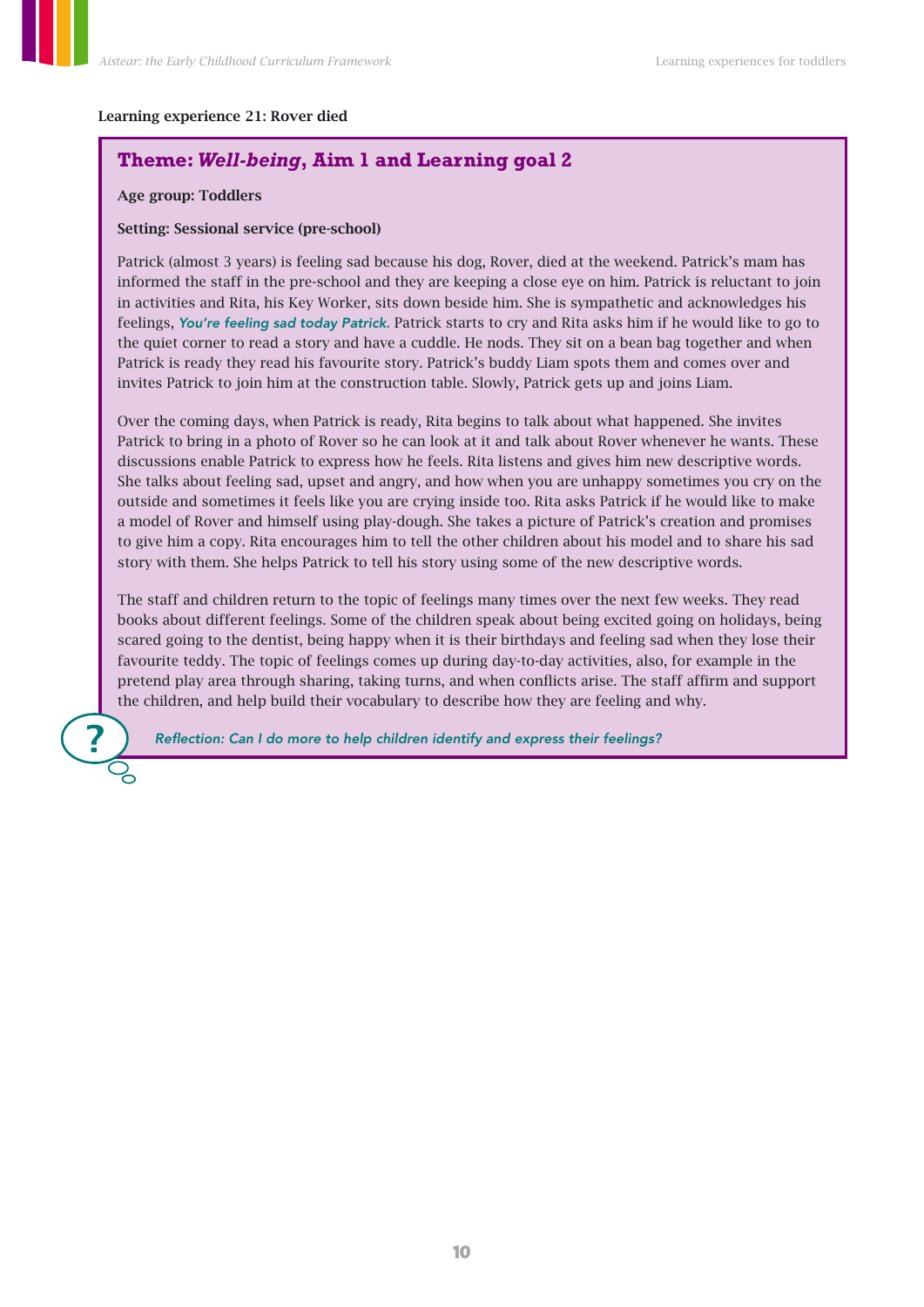Eispéireas foghlama 24a: Is féidir liom é a dhéanamh as mo stuaim féin!

## **Téama:** *Folláine agus Leas***, Aidhm 4 agus Sprioc foghlama 2**

#### Aoisghrúpa: Mamailínigh

#### Suíomh: Seisiún naíonra

Tá pairilis cheirbreach ar Christy (beagnach 3 bliana d'aois). Is é an Béarla máthairtheanga a thuismitheoirí. Teastaíonn uathu go bhfaighidh Christy an deis Gaeilge a fhoghlaim mar dhara teanga ionas gur féidir leo socrú a dhéanamh go bhfreastalóidh sé ar naíonra áitiúil.

Sa naíonra bailíonn an fhoireann eolas ar bhonn laethúil faoi gach leanbh agus baineann úsáid as an eolas seo chun pleanáil agus tacú leis/léi. Is cainteoir dúchais í Niamh, Oibrí Bunriachtanach Christy. Baineann sí úsáid as geáitsí aghaidhe, agus as noda neamhbhriathartha eile chun cuidiú leis tuiscint a fháil ar an nGaeilge de réir mar a úsáideann sí an teanga chun cumarsáid a dhéanamh leis. Tá aithne mhaith ag Niamh ar Christy. Tuigeann sí céard is féidir leis a dhéanamh, cad iad na rudaí atá dúshlánach dó, agus tuigeann sí a thuiscint ar fhocail agus ar fhrásaí as Gaeilge. Díríonn Niamh ar chuidiú leis réimse scileanna a fhorbairt – scileanna teanga san áireamh. De réir mar a théann foghlaim Christy chun cinn, bíonn Niamh ann chun tacú leis agus cuireann deiseanna ar fáil dó i leith a bhfuil ar siúl aige. Cuireann sí ceist air i gcónaí sula ndéanann sí rud ar a shon mar go bhfuil sé ag éirí níos neamhspleáiche gach lá. Lá ar leith d'fhiafraigh sí de an raibh cúnamh uaidh ag bailiú na mbloc ón urlár mar go mbíonn sé deacair air uaireanta greim a bhreith ar rudaí. Dúirt Christy os ard, No, mise é. D'aithin Niamh gur theastaigh uaidh a bheith ag obair as a stuaim féin agus rinne aithris air chun cuidiú leis lena fhoclaíocht agus lean ghramadach, *Déanfaidh mise é mé féin.* Thug sí an t-am do Christy chun an tasc a dhéanamh agus thacaigh leis, mar go raibh gá tréaniarracht chun na bloic go léir a chur sa bhuicéad. Ghlac Niamh grianghraf de Christy in aice na mbloc, chlóigh amach an grianghraf agus chuir é ar taispeáint ar an mballa leis an abairt faoina bhun, *Christy ag glanadh suas*. Ar an Aoine thaispeáin Christy é dá dhaideo nuair a tháinig sé chun é a bhailiú.

*Ábhar Machnaimh: An dtugaim dóthain ama agus spáis do leanaí chun a spriocanna foghlama féin a shocrú?*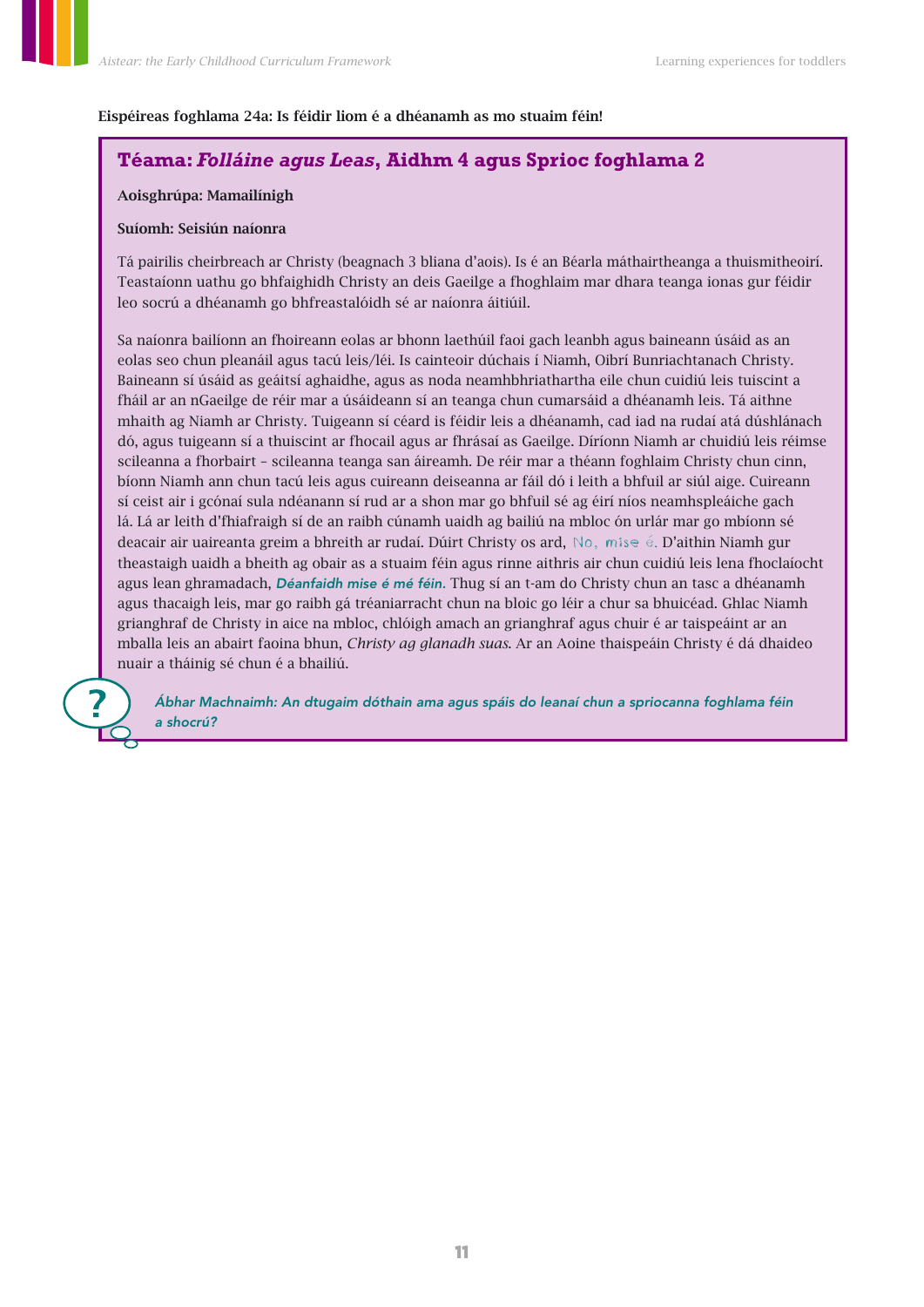#### Learning experience 24b: I can do it myself!

## **Theme:** *Well-being***, Aim 4 and Learning goal 2**

#### Age group: Toddlers

#### Setting: Sessional service (naíonra)

Christy (almost 3 years) has mild cerebral palsy. His parents speak English as a first language at home. They want Christy to have the opportunity to learn Irish as a second language and so they arrange for him to attend the local naíonra.

At the naíonra staff gather information on a daily basis about each child and use this to plan and support him/her. Niamh, Christy's Key Worker, is a native Irish speaker. She uses facial expressions, gestures and other non-verbal cues to help him understand the Irish language as she uses it to communicate with him. Niamh understands Christy well. She knows the things he can do, the things he finds challenging, and his understanding of words and phrases in Irish. Niamh focuses on helping him develop a range of skills including his language skills. As Christy's learning progresses, Niamh is there to support him, and offers him choices about what he is doing. She always asks before doing things for him because every day he is becoming more independent. One day she asks if he needs help picking up the blocks as sometimes he finds it hard to grasp things. Christy exclaims, No, I do it. Niamh acknowledges his wish to work independently and repeats his intention using correct vocabulary and grammar, *I will do it myself*. She gives Christy the time he needs and encourages him, as it takes a great deal of effort on his part to get all the blocks into the bucket. Niamh photographs Christy beside the blocks, prints the photograph and displays it on the wall with the caption, *Christy is helping to tidy up.* On Friday Christy shows it to his granda who collects him.

*Reflection: Do I give enough time and space to children to set their own learning goals?*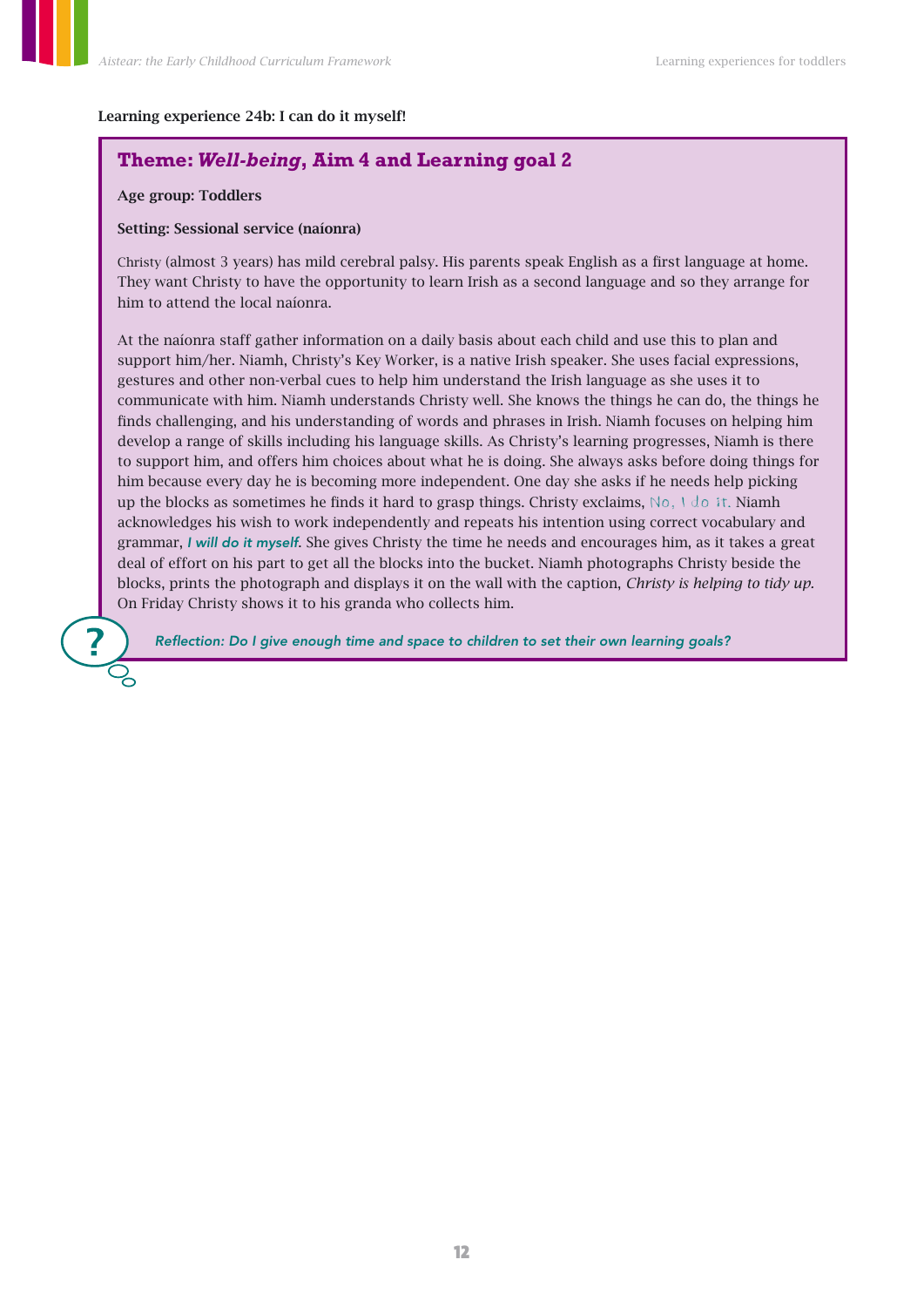#### Learning experience 27: Boxes galore!

## **Theme:** *Exploring and Thinking***, Aim 3 and Learning goal 1**

#### Age group: Toddlers and young children

#### Setting: Home

Jenna is a single parent and is at home with her two children, Robert (2½ years) and Rebecca (5 years). They live in a disadvantaged area in the city centre. At times Jenna finds it hard to cope with the children, especially as the flat has no access to a garden and the nearest park is a bus ride away. Pat, the family support worker, has been helping Jenna to join in with the children in their play. Pat and the family have been to the local electrical shop to get an assortment of empty boxes. Jenna and the children play together to turn these into garages and apartment complexes. Pat provides paints, glitter and glue, and the whole family work together happily in the kitchen deciding who is going to do what. At school Rebecca paints pictures, which she takes home to decorate the apartments. Jenna helps Robert to make a ramp for his car to get into the garage. Later that week, Jenna, Robert and Rebecca go for a walk and compare their garages and apartments to the ones in their locality. They have fun walking along and suggesting things to add to their cardboard apartments.



*Reflection: What resources and materials can I get in my community to help improve the learning environment for my children?*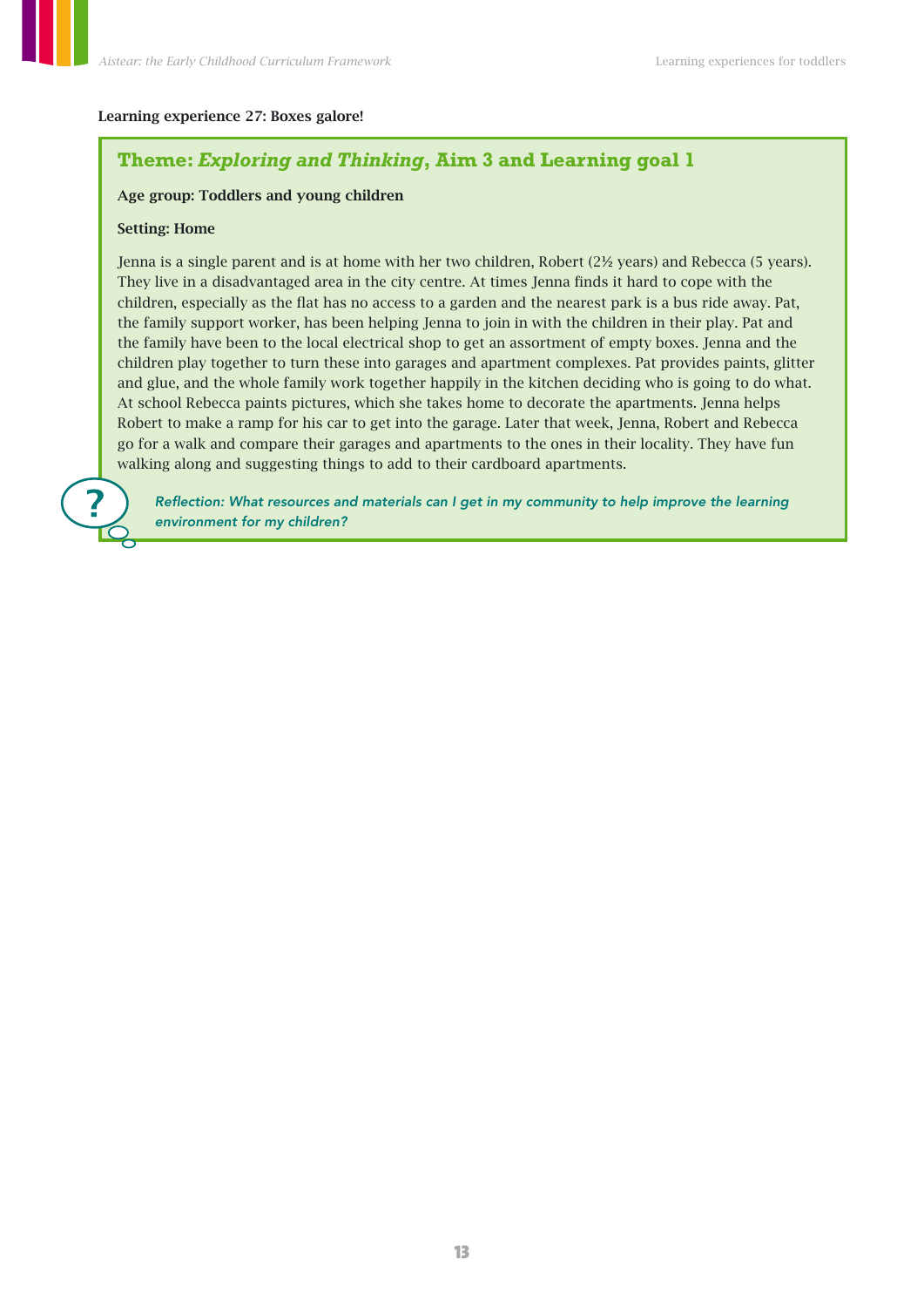#### Learning experience 30: Tractors in difficulty!

## **Theme:** *Exploring and Thinking***, Aim 2 and Learning goal 3**

#### Age group: Toddlers and young children

#### Setting: Sessional service (pre-school)

Twins Claire and Robert (nearly 3 years), Lauren (3½ years) and Oisín (4 years) are playing with the tractors, trailers and diggers outside. They are busy digging foundations for a new house they are building. They have filled two trailers with wet earth and stones. The next task is to transport this to the dumping area which is across a stretch of grass. Oisín and Claire set off on the tractors. They quickly realise that no matter how hard they push on the peddles the tractor wheels will not move. The ground is very bumpy and the loads are heavy! Robert and Lauren suggest they might be stronger. Drivers are switched but the problem persists.

They proceed to empty some of the contents of one trailer. This helps a little but it still takes a lot of effort to get the tractor wheels to move. Claire calls the playgroup leader, Rosaleen, to come and have a look. Rosaleen kneels down to see what is happening. Claire jumps on to the tractor and presses down on the peddles with all her might. See the tractor's got stuck, explains Claire. Rosaleen announces: *My goodness, why are those wheels not turning?* Jamie (4 years), standing nearby and overhearing the conversation, joins them and takes a look at the tractor wheels. Granda uses long things of wood when his tractor is stuck in muck, he explains. Can we do that Rosaleen? asks Robert. With Rosaleen's help, they find a large cardboard box which they cut into a long strip. Discovering the strip is not long enough to stretch across the grass area, they cut it in two to make a long path. All five children work together to manoeuvre the tractor on to the cardboard. Claire jumps back on board and presses down on the peddles again. Slowly, to everyone's delight, the tractor begins to move. Soon a convoy of tractors is using the new cardboard road, and the earth and stones get deposited in the dumping area. As the children play together Rosaleen explores with them why the cardboard helped the tractors to move. A whole conversation on friction ensues!

*Reflection: Do I use children's discoveries to help extend their thinking and problem-solving skills?*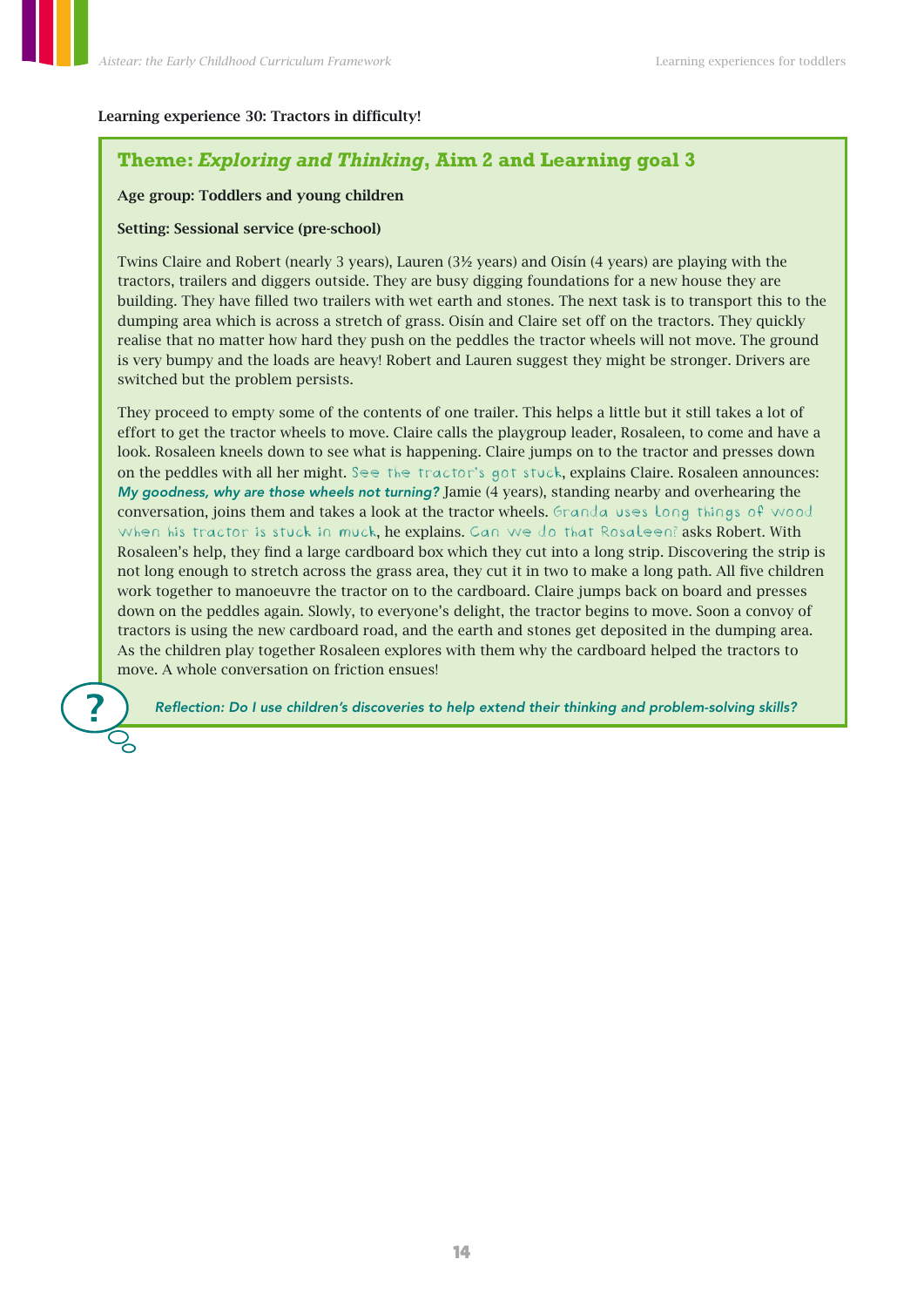#### Learning experience 35: A mat with a difference

## **Theme:** *Communicating***, Aim 1 and Learning goal 3**

## Age group: Toddlers

#### Setting: Childminding

Zoe (20 months) can't do her zip so Emma, her childminder, asks Conor (nearly 3 years) to help her to do it. She observes from nearby to make sure that Conor is able to do up the zip and thanks him for his help. She asks Zoe and Conor if they would like to hold hands on the way out to the garden and supports them in playing together outside with the clothes pegs, which they give her as she hangs the clothes on the washing-line. Spotting the doormat at the entrance to the utility room, Conor begins to attach the pegs making a decorative edge for the mat. Intrigued by what he is doing, Zoe joins him and together they empty Emma's clothes peg basket. Though Zoe has few words, her big smile and her body language show she is clearly delighted to be playing with Conor.

*Reflection: Do children have lots of opportunities to spend and enjoy time with each other?*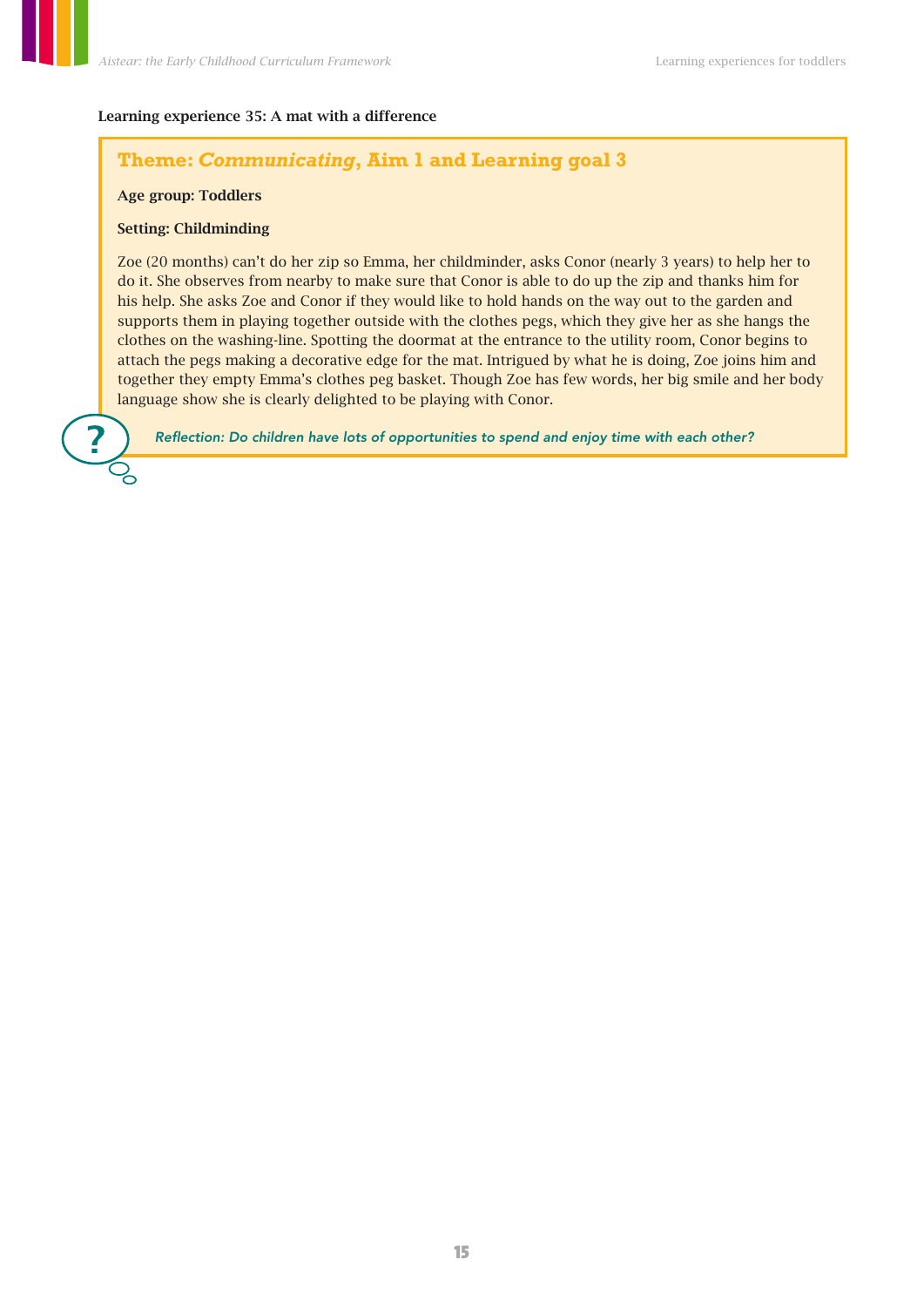#### Learning experience 36: A problem solved

## **Theme:** *Identity and Belonging***, Aim 3 and Learning goal 6**

#### Age group: Toddlers

#### Setting: Childminding

Jean, a childminder, works four days a week looking after four children, two of school going age and two pre-school age. She is playing in the garden with two sisters, Aoife (2 years and 9 months) and Siobhán (nearly 4 years). Jean steps in to help the sisters sort out their problem about sharing the dolls' clothes, as Aoife is becoming very frustrated. She asks the girls what the problem is and then asks for suggestions on how to deal with it. After some discussion the girls agree to divide the clothes between them. Jean stays with the girls and talks to them about what they are doing. She encourages them to help each other and she asks Siobhán to help Aoife to put the socks on her baby doll. Jean suggests that they might pack the clothes and take the dolls on a holiday in the lovely sunny weather. Jean brings out the baby bath and the girls pretend it's a swimming pool for the dolls in sunny Spain. She encourages and acknowledges their efforts at playing together and they have great fun, ending up having a water fight between themselves and Jean!

*Reflection: How can I help children to work together in solving problems and resolving conflicts?*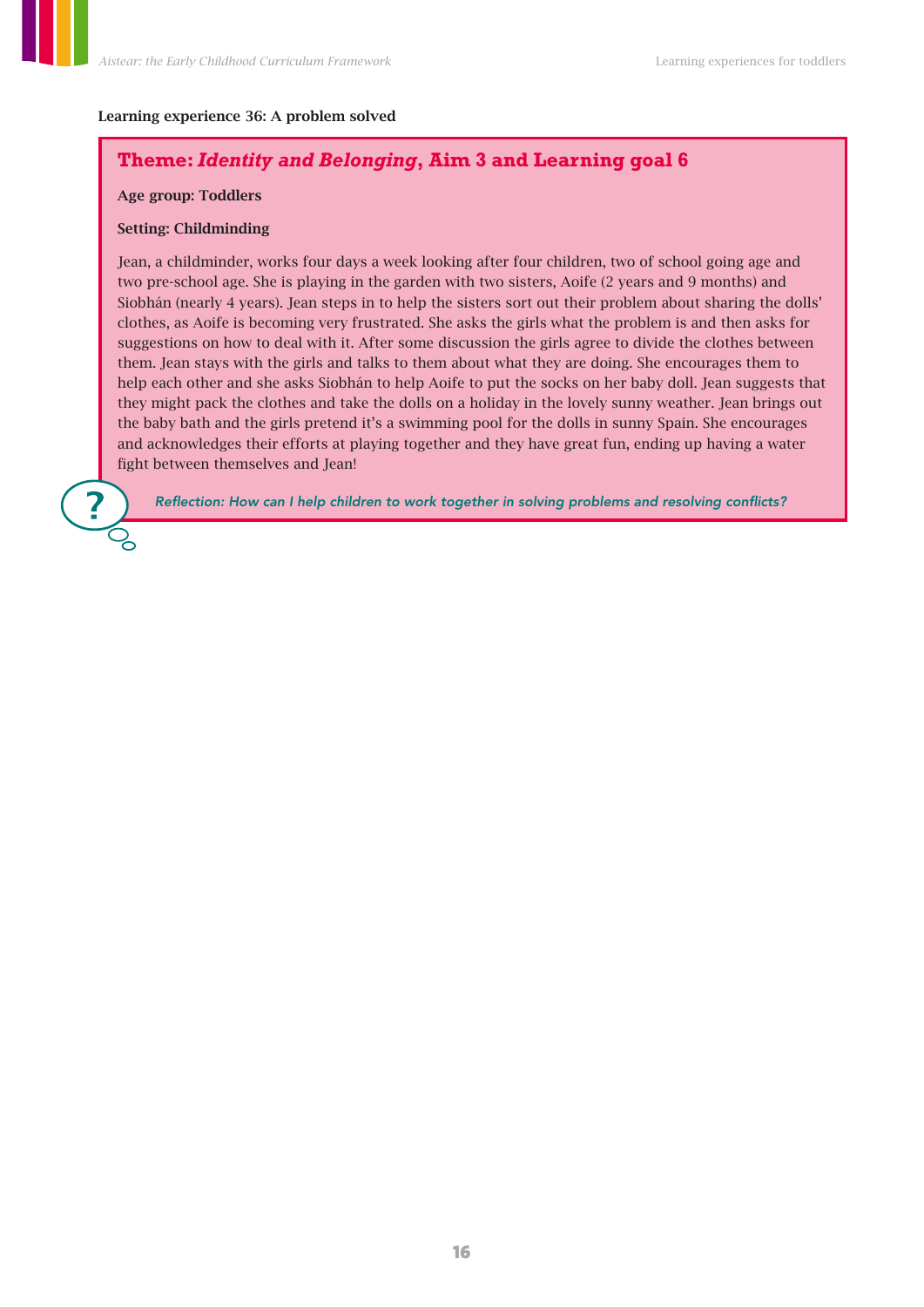#### Learning experience 37: My buddy Clare

## **Theme:** *Well-being***, Aim 1 and Learning goal 1**

#### Age group: Toddlers

#### Setting: Sessional service (pre-school)

Melanie, the pre-school leader, is concerned about Caitríona (nearly 3 years). Caitríona was born prematurely and has some special educational needs, including communication difficulties. Caitríona finds it hard to mix with the other children as often they cannot understand her very well. Melanie observes her closely and speaks to her parents. They decide to get some advice from the speech therapist to help Caitríona with her speech and language. Melanie also sets up a buddy system whereby each child has a special friend to work and play with. In their pairs the children help tidy up the room, give out lunches, and play together inside and outside. Caitríona's buddy is Clare, and since the introduction of this new system she and Caitríona have become good friends. They enjoy playing at going to the beauty salon (Clare's mum is a beautician). They also love playing ball and skittle games. Melanie observes from a distance and regularly plays with the girls to extend their activity or to model language.

*Reflection: What methods can I use to help children make friends?*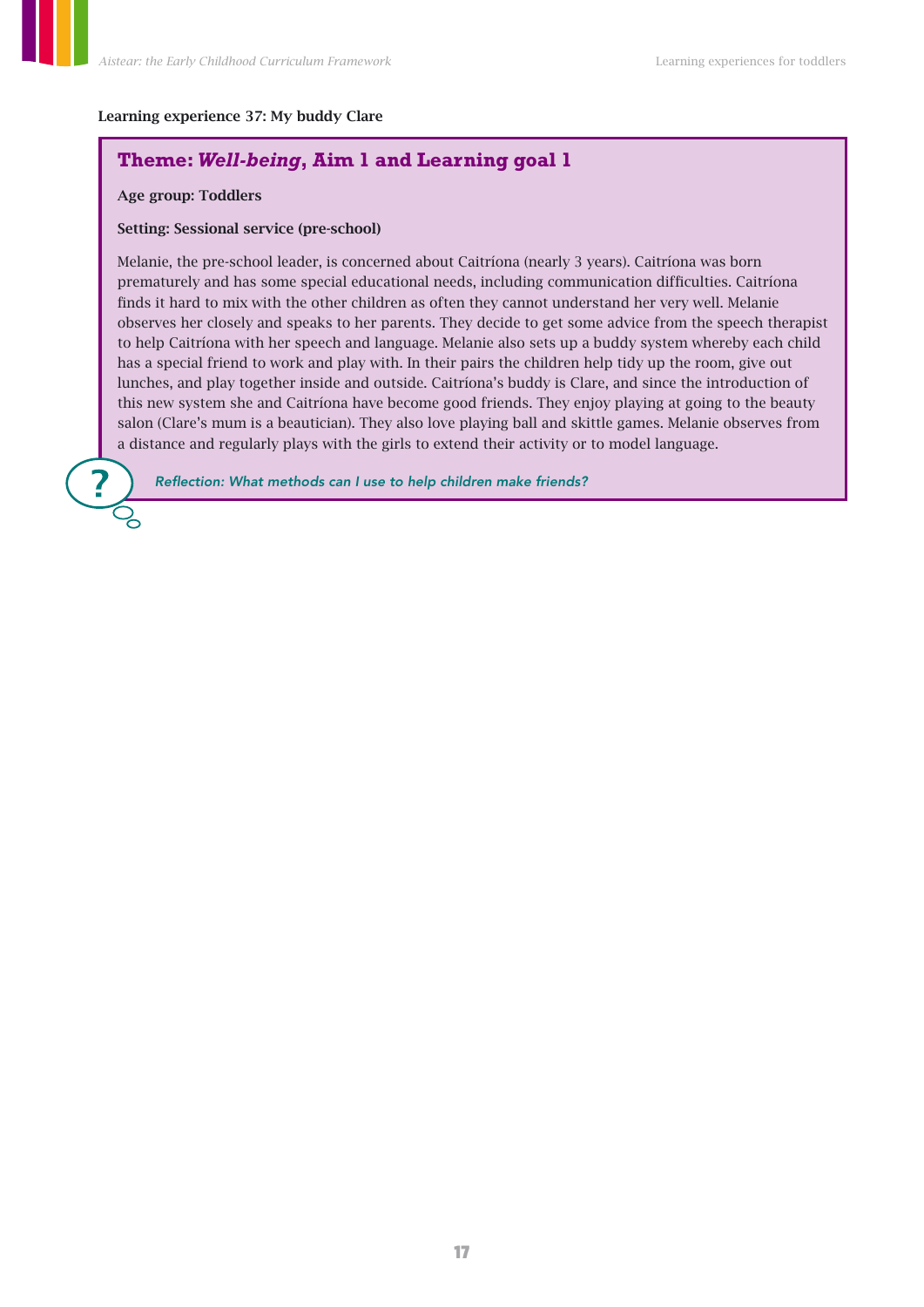#### Learning experience 42: Helping me join in the fun

## **Theme:** *Well-being***, Aim 2 and Learning goal 3**

#### Age group: Toddlers

#### Setting: Sessional service (special pre-school), and full and part-time daycare (nursery)

The toddlers in the nursery spend a lot of time outdoors all year round. Some of the children who are quite shy and timid inside become much more active and enthusiastic outside. They run, climb the ladder, go down the slide, kick football, play in the outdoor café, get fuel for their vehicles at the pumps, play with the water and sand, and cycle their tricycles. The staff members play *Hide and seek* with them, organise races, play football, join them for a latte in the café, and chat about what they are doing and learning. On cold days they all dress up warmly in their coats and hats before going outside, and on wet days they splash in the puddles in their wellies and listen to the rain fall on their tinfoil covered umbrellas.

Daniel (almost 3 years) attends a special pre-school three mornings a week. He joins the children in the toddler room in the nursery on the other two days. He can't move any of his limbs so is reliant on the staff to carry him outside. He squeals with delight when they lift him up in the air and when they put him on the slide. The staff talk to Daniel, building up and reinforcing his language, spatial awareness and physical skills, saying, for example, *Now Daniel, you are up, up, up … now down, down, down.* They place Daniel on the ground and put a ball beside his head. He gets great pleasure from moving the ball slowly with his head and getting it right under the bench. They say, *Well done Daniel … under, under the bench.* These physical experiences help Daniel's gross motor development and enable him to understand spatial concepts like over/under, up/down, and in/out. The other children regularly run over to Daniel and gently push the ball to him or wave at him. He smiles and giggles when they do this.

 *Reflection: Do all children in my setting have opportunities to get involved in and enjoy play?*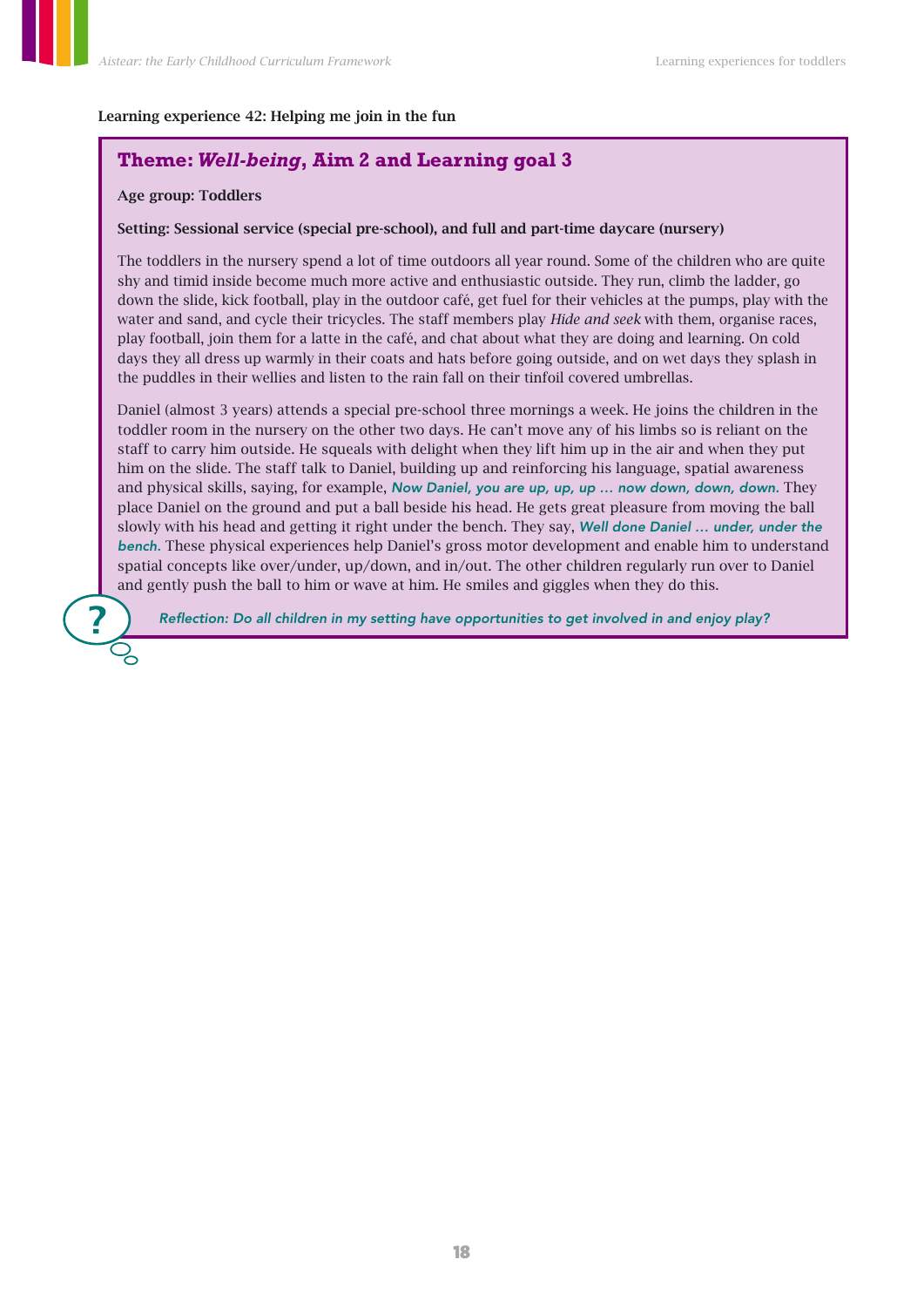#### Learning experience 46: Fire, fire!

## **Theme:** *Identity and Belonging***, Aim 2 and Learning goal 5**

#### Age group: Toddlers

#### Setting: Full and part-time daycare (nursery)

Cáit (nearly 3 years) attends a nursery while her parents work. Cáit's daddy is a fireman and she often talks about him in the nursery. The room leader asks Cait's daddy, Mike, if it would be possible for the nine children in Cait's room to visit the fire station. Mike organises the visit and the children really enjoy the trip. They sit on the engine and get to hold the hosepipe.

The children discuss their visit on returning to the nursery. They talk about the fire engine, what colour it is, how many wheels it has, how it gets the water, and who drives it. During the course of the week they sing songs and read stories about fires and fire engines, and make siren noises and draw pictures of fire engines, fires and fire-fighters. They make models of the fire engine with play-dough. They sort red items to match the fire engine and they play with the small world figures and vehicles to create their own emergencies.

The room leader provides the group with a series of large boxes for them to make their own fire engine that they can sit in. She helps them to cut out windows and doors and to paint it. They love sitting in it, and make siren noises and dress up as fire-fighters. One day during the free play session some of the children decide that the room is on fire and they use the old mobile phone to call the fire brigade. The children are very familiar with what to do having undertaken a fire drill on many occasions. They ask

the room leader to get the register to make sure everyone is accounted for and they all move over to a corner of the room that is well away from the fire. Help comes quickly when two fire-fighters jump out of the fire engine with hard hats and a large hose pipe. The fire is quickly quenched and the room leader is firmly reprimanded for starting the fire!

Over the next few days the staff and children work together to display photographs and paintings and pictures of their trip, alongside their fire engine, for their parents to see.

*Reflection: What trip can I organise in the coming weeks to support the children's learning and development?*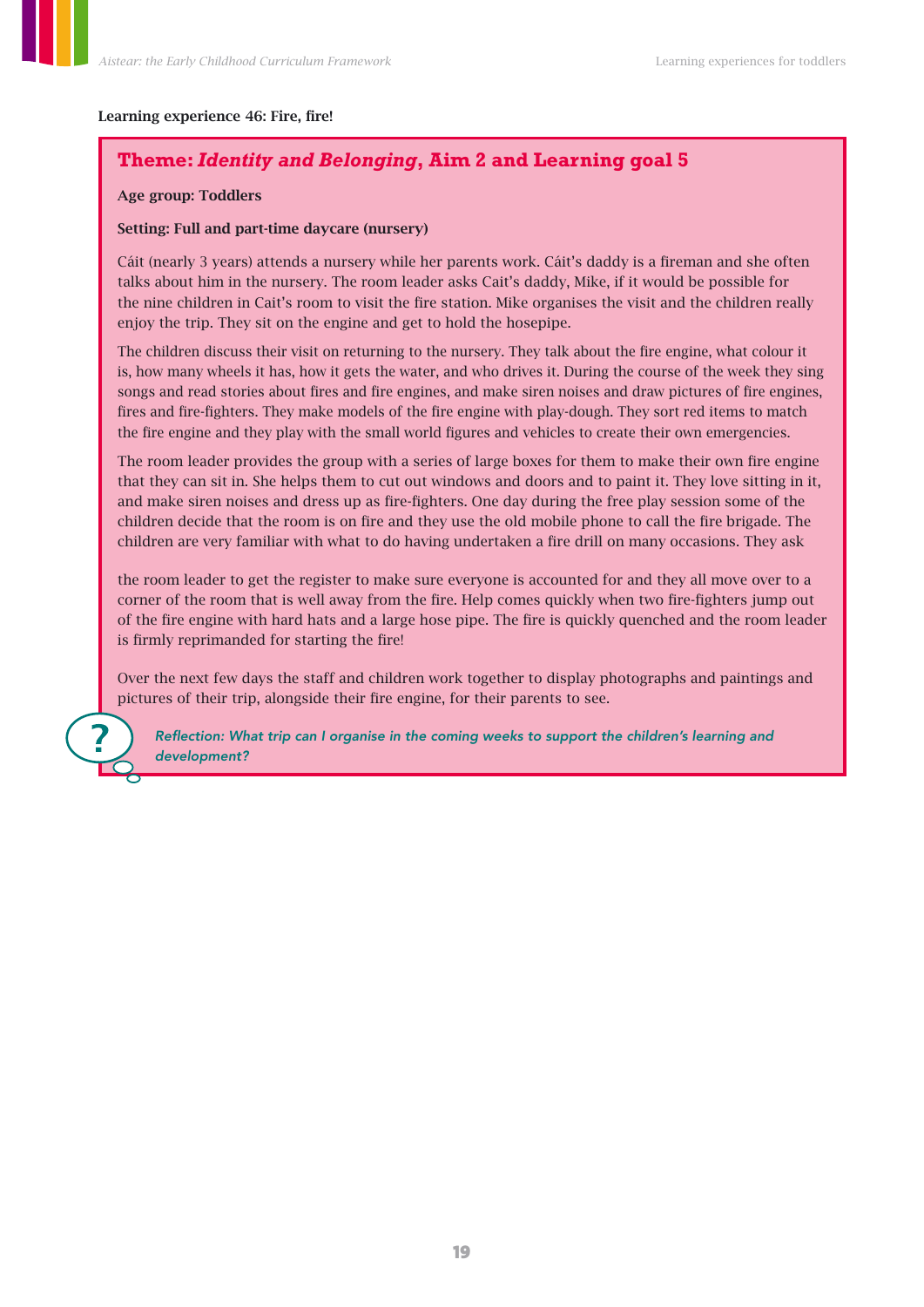#### Learning experience 50: I love to dance and sing

## **Theme:** *Communicating***, Aim 4 and Learning goal 3**

#### Age group: Toddlers

#### Setting: Full and part-time daycare (nursery)

Emily (2½ years) is a shy, quiet little girl. She attends the local nursery everyday while her ma, a lone parent, works. When she dances in the nursery Emily's whole expression changes and her sense of happiness and delight are clearly communicated. She particularly enjoys the songs, *I'm a dingle dangle scarecrow* and *Five fat sausages*. She also loves singing and doing the actions for *I'm a little teapot* and *Ring-a-ring a rosy*, particulary when they are sung in Latvian. She and her two special friends, Victoros and Seán, fall about the place laughing at the end. Victoros loves to hear his home language being used in the setting and starts to talk excitedly in Latvian when he hears it in the nursery rhymes.

Emily also enjoys it when the room leader suggests they take out the musical instruments. She loves marching around the room with her friends making lots of music and noise. She loves it, especially, when she gets the opportunity to do this outside. Máire, the room-leader often makes video recordings of the children's music making and dancing so that the children can share these experiences with their parents. Expressing herself in a variety of ways is important for Emily. Although her mastery of language is excellent she is quite reserved when interacting with other children, yet she loves to dance and move to music.

*Reflection: How can I help children express themselves in a variety of ways?*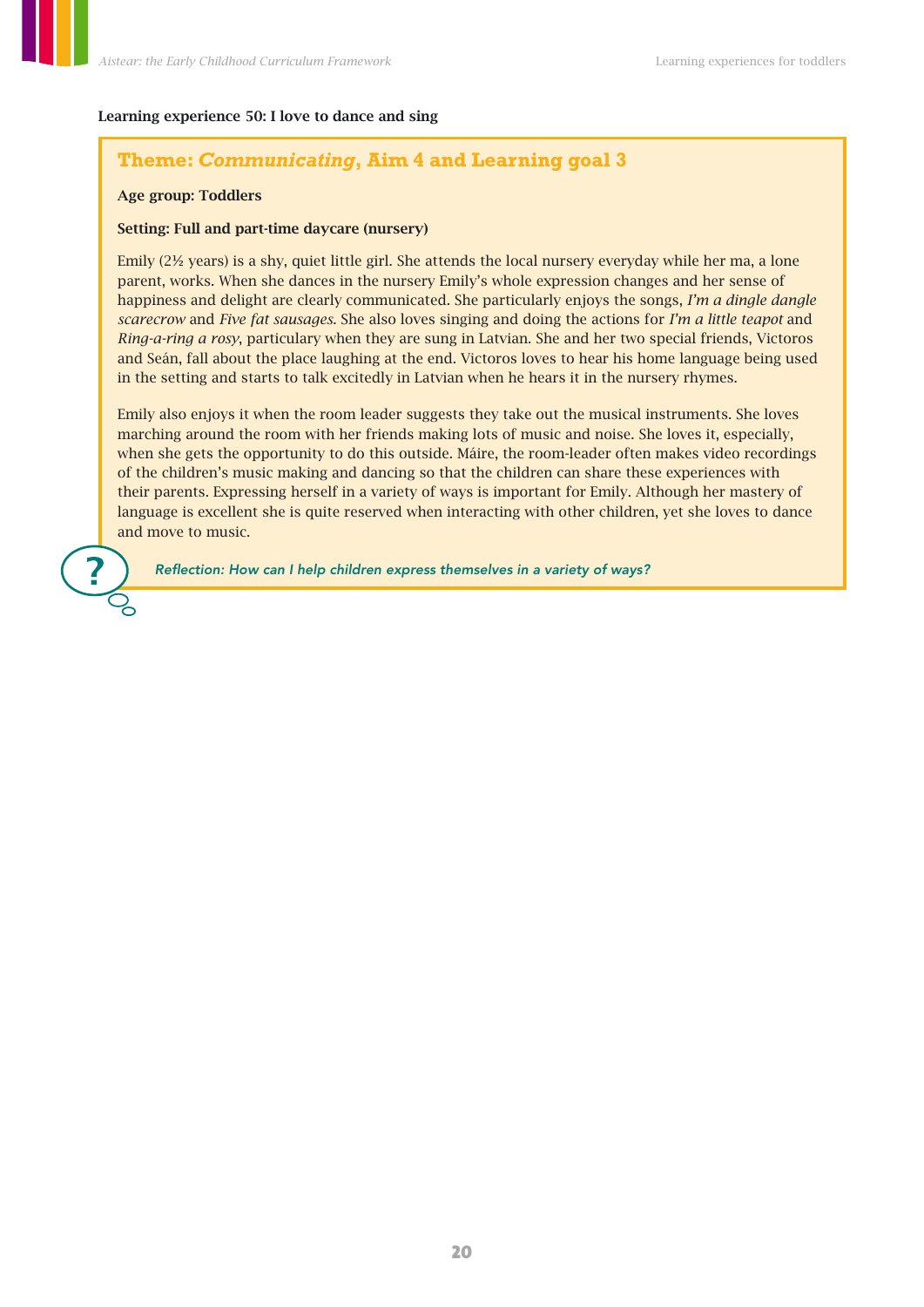#### Learning experience 54: We love horses so let's be friends

## **Theme:** *Exploring and Thinking***, Aim 2 and Learning goal 5**

#### Age group: Toddlers

#### Setting: Sessional service (playgroup)

Bernadette, a Traveller child (2 years and 10 months), is newly arrived to the playgroup in the middle of the year. Her family keep horses and travel to fairs all around the country. As part of their fortnightly team meeting the staff discuss what they can do to help Bernadette make the transition to the playgroup. They agree to source posters of horses and fairs to display on the walls. They also ask the local training centre to make a small trailer and a model halting site to add to the small world play area. They add more horses to the farm set.

Michael (3 years) who lives on a farm loves everything to do with farming—animals, tractors and books about farming. Michael spends long sessions every day setting up and playing with the farm. He arranges gates to keep the cattle in and makes sure all the animals have water. This play mirrors the real life things he loves to do with his Mam and Dad who both work on the farm. Michael is delighted with the addition of the new horses. Bernadette likes to stand nearby and watch Michael play. She often sits beside him, too, taking part in onlooker play. The staff observe this.

After a few days, with a little prompting from Nora, the playgroup leader, Bernadette decides to join Michael in playing with the horses. They start to form a friendship. Nora supports this by asking them to do things like tidying up in pairs and she encourages them to play together outside. They love to play horsey games. Bernadette really likes this as she often goes to watch her Da in sulky races with their own horse. Sometimes Michael pretends to be the horse and Bernadette pretends to be her Da. Bernadette holds on to his jumper as he runs around. Bernadette tells him to giddy-up and slow down. Occasionally Bernadette uses 'cant' words while she is playing. Nora is interested in finding out more about this from Bernadette's parents. At the next team meeting she suggests to her colleagues that they learn and use some cant words to help Bernadette feel happier and more comfortable in the playgroup. This would also help the other children to learn more about Traveller life.

*Reflection: Do the play props in my setting reflect the cultures and backgrounds of all the children?*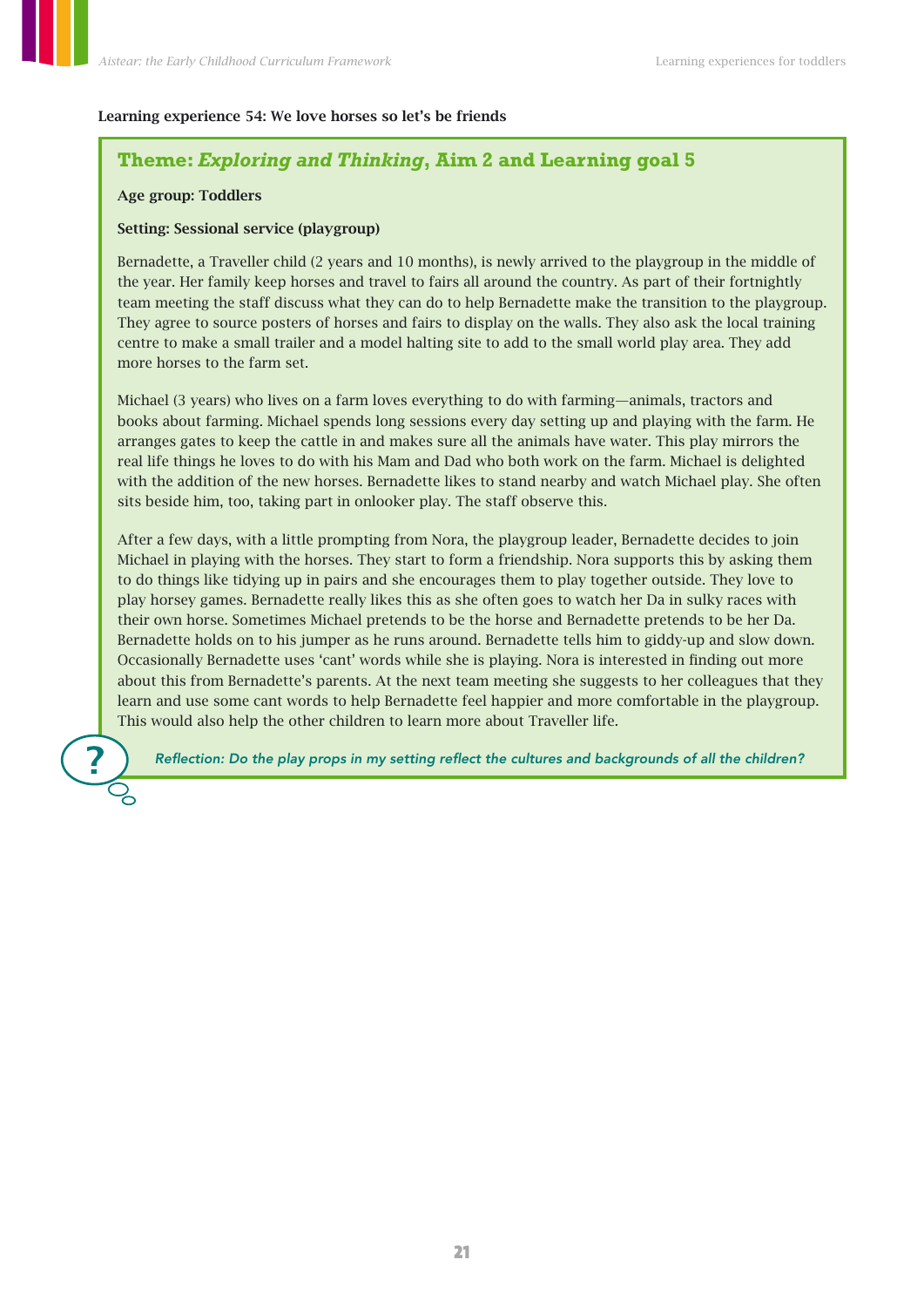#### Learning experience 58: The winning tower

## **Theme:** *Identity and Belonging***, Aim 3 and Learning goal 3**

#### Age group: Toddlers

#### Setting: Sessional service (playgroup)

Patrick, Zyta and Johnny (each almost 3 years) are making a big tower. They talk to Aileen, the playgroup leader, about it and occasionally invite her to add a block or two to their construction while warning her to be careful! Johnny explains that they made it because he and Patrick (cousins) stayed in a big hotel on their holidays that was like a tower. It's 'normous (enormous) tower, isn't it, and we made it all by ourselves, Patrick notes looking at Aileen. Zyta draws Aileen's attention to the coloured blocks they used in the tower and comments: It's got loads o' (of) colours like red and green and orange and … and it could win a big medal. Johnny adds, We did good job. Aileen suggests she could photograph the children with their tower. Using the digital camera, computer and printer, Aileen makes three copies of the photograph, and offers the children the opportunity to include them in their portfolios. Alongside the photograph, she writes each child's comment about the tower. The children tell Aileen that they'd like to add the photographs and comments to their learning portfolios. Meanwhile, Aileen makes some notes in her practitioner's file about each child's concentration to detail in building the tower and their ability to work together.

Through previous observations and conversations with Zyta, Aileen knows she is competitive and likes to be 'the best'. While Zyta's reference to getting a medal here reinforces this assessment, Aileen records how working collaboratively with Patrick and Johnny seemed to lessen her wish for Aileen to comment on how 'good' the tower was and what a great job she had done in building it. Aileen makes a note on her weekly plan to create more opportunities for co-operative learning for Zyta.

*Reflection: Do I create a climate in which children feel confident to make decisions about what should go in their learning portfolios?*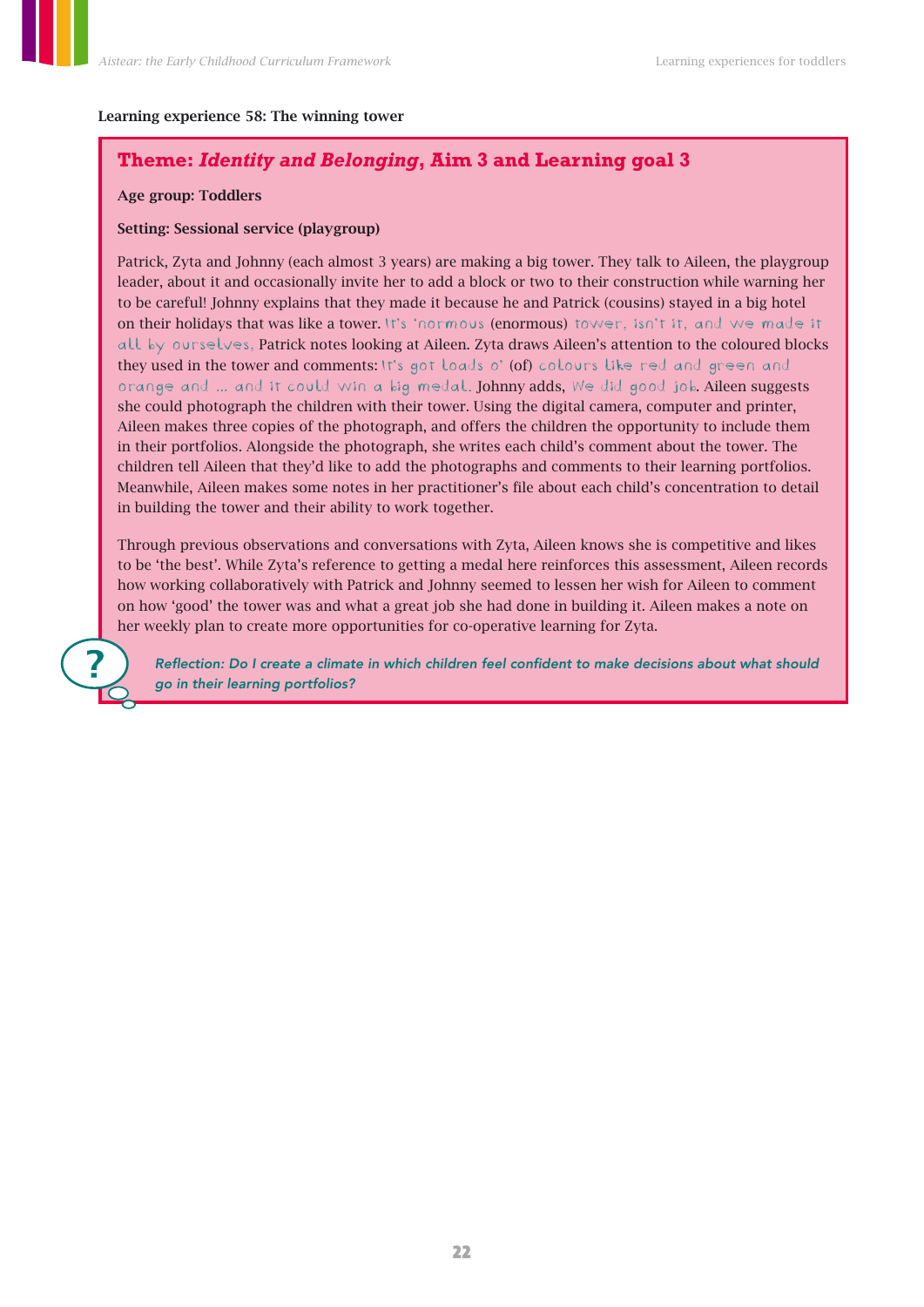#### Learning experience 60: Number chats

## **Theme:** *Exploring and Thinking***, Aim 3 and Learning goal 2**

#### Age group: Babies, toddlers and young children

#### Setting: Childminding

Bernie, a childminder, looks after Jack (16 months), Sorcha (3 years) and Rhiannon (5 years) in her home. Bernie plans lots of activities for the week to build on some of what Sorcha has been doing in playgroup, and Rhiannon in school.

On Monday they all go for a walk to the shops. On the way they count the red cars parked along the street; Rhiannon and Sorcha look for 1, 2 and 3 on car number plates (Rhiannon does this for 4, 5 and 6 too). Rhiannon spots numbers on houses and shop doors. They identify these and Bernie explains their purpose. They reach the post box. Sorcha and Rhiannon each take a letter for posting and Rhiannon notices a 5 on the stamp. They ask Bernie what the number is and she explains about the cost of the stamp. Bernie makes sure Jack is included by drawing his attention to things. From time to time she kneels beside Jack in his pushchair and points to and describes things around him.

On Wednesday Bernie bakes with the children. Jack sits at the table in his highchair and the girls sit on chairs in their aprons. They are making top hats. Bernie gives Jack a dish of softened fruit and a spoon for him to mix and eat while she and the girls count out bun cases, making sure there is one for each person and their mam, dad and siblings. How do we make these buns, Bernie?, enquires Rhiannon. Bernie explains. She adds the melted chocolate and the girls put a marshmallow in each case followed by a small strawberry, which they picked in Bernie's garden that morning.

On other days they look for numbers in the kitchen, for example on the washing machine dials, on food packets, and in story books. 2. What that for?, asks Sorcha as she and Rhiannon help Bernie load clothes in the washing machine and set the correct cycle. Bernie describes these experiences to Jack and involves him in the conversations. The children also help Bernie in her day-to-day activities in caring for the house and Bernie talks to them about how and what they are learning through these hands-on experiences.

*Reflection: Do I encourage children to ask me questions as part of their conversations with me?*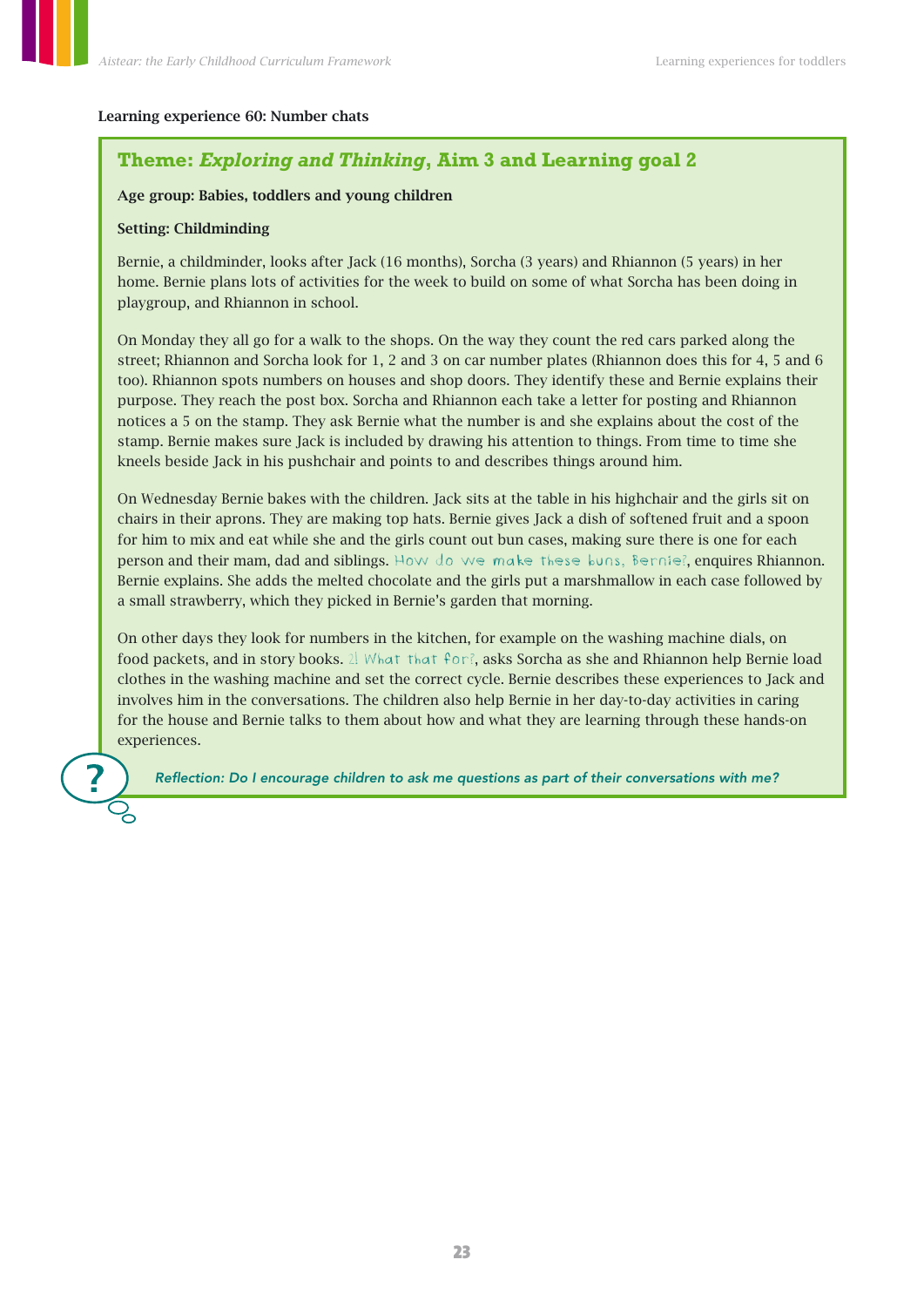#### Learning experience 61: Afraid of the dark

## **Theme:** *Well-being***, Aim 1 and Learning goal 1**

#### Age group: Toddlers

#### Setting: Sessional service (playgroup)

Kathleen, the playgroup leader, reads the story of *Can't You Sleep Little Bear* (Martin Waddell) to the nine children in the group (between 2½ and 3 years). Kathleen talks to them about the story. She uses a number of strategies to encourage them to talk, including thinking aloud with them. Kathleen notices that Killian who is usually talkative is quiet. After the discussion she talks to him. Killian becomes tearyeyed. She gently encourages him to share why he is feeling sad: *I see you're sad at the moment Killian. I wonder why.* Kathleen learns that he is worried about Little Bear in the story because he might be afraid again the next night.

## Killian: I no like dark. It scary.

Kathleen: (Offers comfort and a listening ear.) *It can be scary yes. That's why Big Bear put a big light in Little Bear's room, and then showed him the moonlight. Does your ma or da do something like that for you?*

Killian: I have light in my room but still scary.

Kathleen: *Remember what Little Bear did when he was scared in the story? He told his daddy. Perhaps, if you feel scared you could tell your ma or da. Would that be a good idea?*

#### Killian nods in agreement.

The following day, using the story, *Can't You Sleep Little Bear,* Kathleen explores the feeling of being scared with the children. She asks them to think about times when they felt a little bit frightened. Many of the children tell stories about getting lost in the shop, losing their favourite toy and thinking they might not find it again, and hearing a scary noise. Killian shares his story of being scared in the dark like Little Bear. Other children agree about the dark making them feel frightened. They talk about things they can do to help when they feel scared, such as telling a parent or grandparent, keeping a flash lamp under the bed in case the electricity doesn't work, and words they can use to help them describe how they feel. Later, they learn about animals who love the dark. A few weeks later Killian informs Kathleen,  $\frac{1}{2}$  love dark now!

Kathleen makes notes in her file about Killian's fear of the dark and the progress he makes over the coming weeks in exploring this emotion. She does likewise for the other children.



*Reflection: How can I help children share their experiences and feelings in a way that is appropriate for their stage of development?*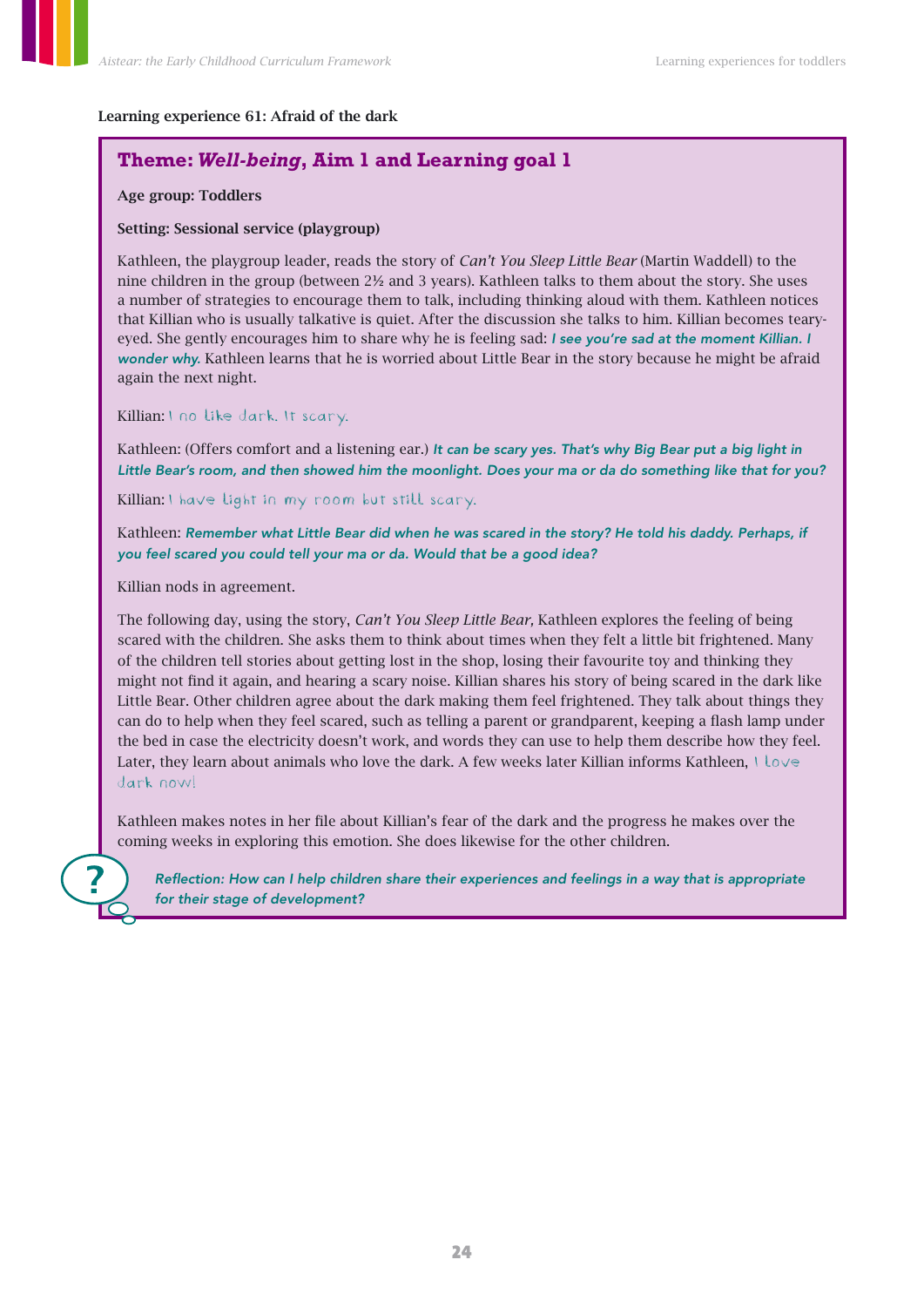#### Learning experience 64: Pilots are boys!

## **Themes:** *Well-being***, Aim 1 and Learning goal 1**

#### Age group: Toddlers and young children

#### Setting: Sessional service (playgroup)

Amy, Fionnán, Colm, and Róisín (between 2 years and 11 months and 4 years and 3 months) are playing outside. They are pretending they are going to France on an aeroplane. The playgroup leader, Joan, is recording their play using the video camera. Áine, the playgroup assistant, is playing with some of the other children and also keeping an eye on the play that is developing between Colm and the others. The children have arranged a number of props to set up the plane and now they are deciding roles. Colm is very clear that he is going to be the pilot and Fionnán is to be his assistant in the cockpit. Colm explains that the two girls can be air-hostesses, giving out the drinks and showing people what to do in an emergency.

Amy and Róisín are not happy with the roles they have been given. Amy wants to be a pilot too.

Colm: Girls can't be pilots!

Róisín and Amy: Yes they can.

Colm: You are the air-hostess and you help the people on the plane. Right? Pilots are boys. So, me and Fionnán have to be the pilots who fly. (Fionnán nods his head in agreement.)

Amy: We can be girl pilots. I'm not playing.

Amy storms off.

Róisín: Girls can be pilots if they want. Róisín pushes Colm and he pushes her back. Both children start to cry. Observing at a distance, Áine joins them and asks the children what happened. Amy notices this and comes back to join the group.

Róisín: Colm says girls can't be pilots.

Colm: Pilots are boys and she pushed me.

Róisín: He pushed me too.

Áine: *Now guys you know there's no hurting each other here, don't you? I get really upset when I hear you are being unkind to each other. Let's see if we can sort out this problem. You all want to be pilots, is that right?* 

Amy, Fionnán, Colm, and Róisín nod their heads in agreement.

Áine: *I went on my holidays to America last year and the pilot was a girl so I know that girls can be pilots too. We know that boys and girls can do lots of different jobs. Remember the story about Rosie the truck driver who took her truck to buy food for her neighbour's cows? Or what about Bert the nurse who looked after Neena when she broke her leg and had to go to the A and E? So I don't think that only boys can be pilots. Now let's see how we can sort this problem. Have you any ideas on what we can do?*

Róisín: Me and Amy could be the pilots and the boys could be in the plane.

Colm: Not fair, I want to be a pilot too.

Áine: Could there be two planes?

Amy: Yeah. You and Fionnán be the boy pilots in that plane. And me and Róisín will be pilots on the girl plane.

Colm: Yeah, and we'll fly to France together. Me and Fionnán will go in front and you can follow us.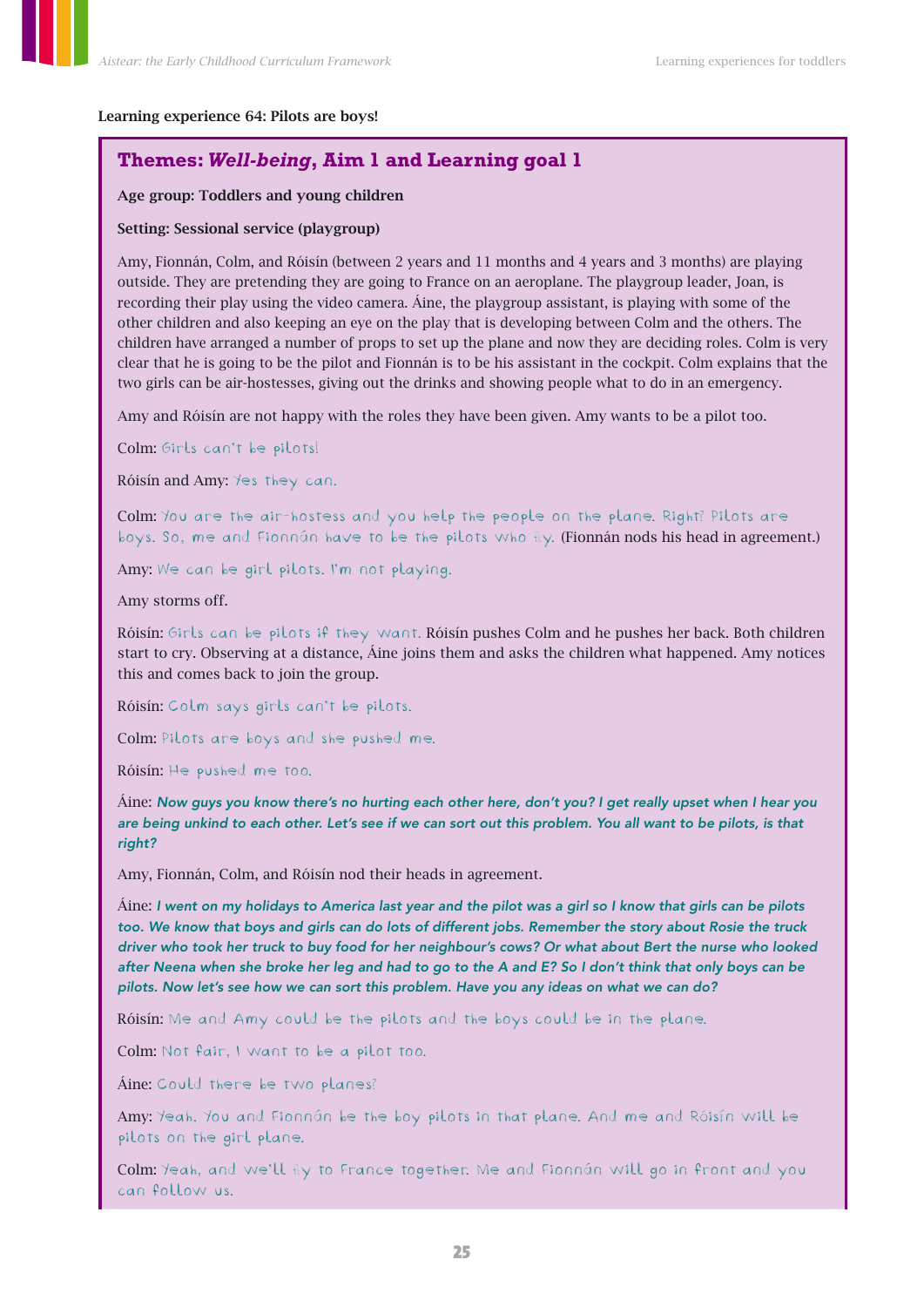#### Fionnán: Yeah.

Róisin: And we'll park the planes beside each other in the plane park and go shopping. We'll give you money.

#### Áine: *That sounds like a good plan.*

The four children busy themselves building the second plane and soon all four pilots are in the air on their way to France.

When the children go home Áine and Joan look at the video footage. They take four photographs from it and use these to record a story of the children's learning experience. They make a copy of the story for each child. The children show and tell their story to their parents, and then add it to their learning portfolios. In their practitioner's file, Áine and Joan make a note of the children's ideas about what boys and girls can and can't do. They plan to get more posters and stories of males and females in nonstereotypical roles and to discuss these with the children. They also plan to develop some play scenarios in which children's ideas about gender stereotyping are challenged.

*Reflection: How can I show respect for children's play and their ideas while helping them to work through a problem to find a solution which works for everyone?*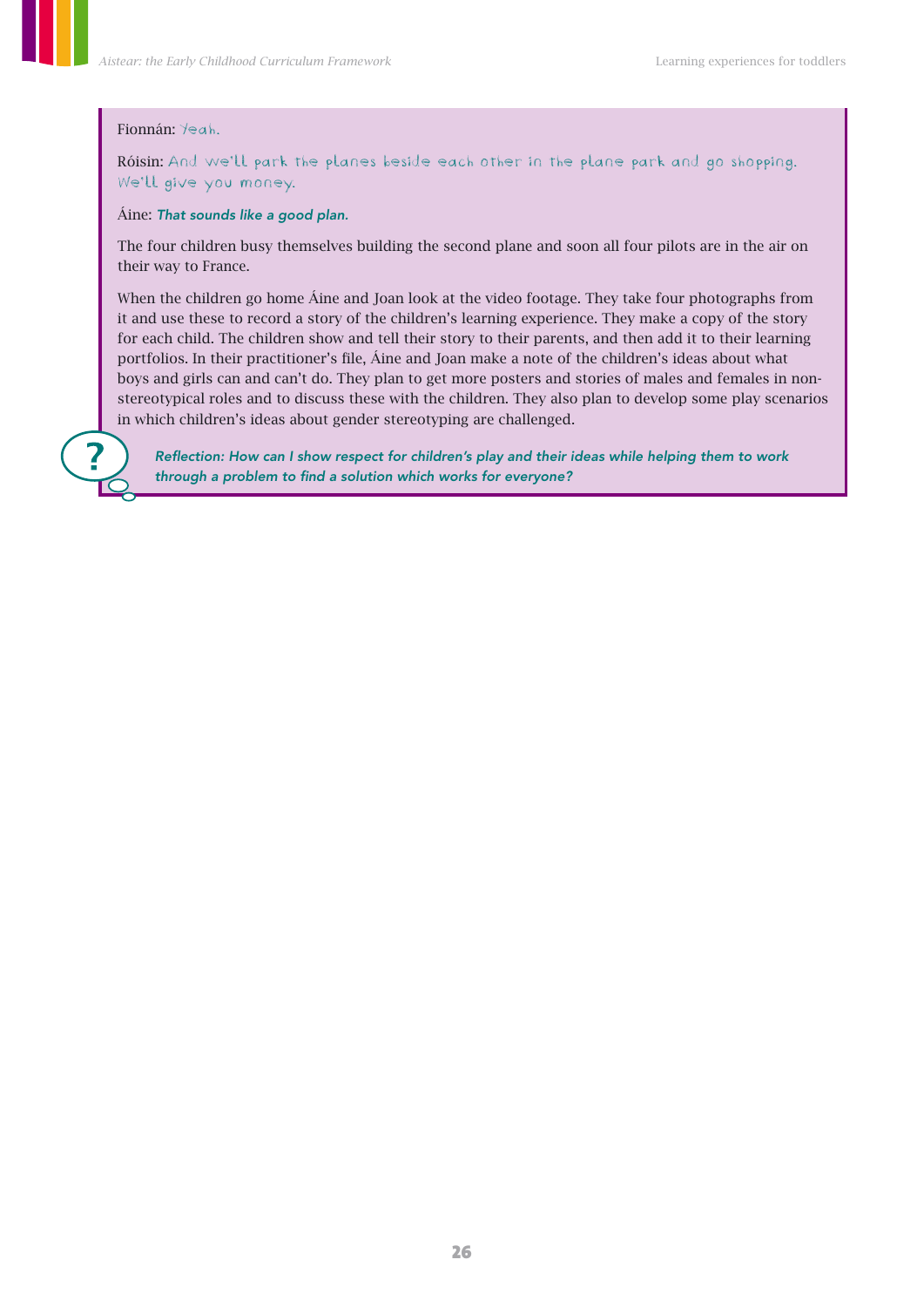#### Learning experience 65: Look, the ball spins!

## **Theme:** *Exploring and Thinking,* **Aim 2 and Learning goal 3**

#### Age group: Toddlers and young children

#### Setting: Sessional service (pre-school)

Mary, the pre-school leader, creates the following story to document Claire's, Robert's and Kyle's learning through an activity at the water table.

#### Photo 1

Twins Claire and Robert (4 years) and their friend Kyle (nearly 3 years) are playing at the water tray. They are filling and emptying containers and pouring water into waterwheels and watching them turn.

#### Photo 2

The children experiment placing different objects such as balls and cubes in the waterwheels. Claire likes to use the teapot to pour water. Robert joins her in doing this. He uses the small watering can from the vegetable patch to put water over the blocks he has placed in the waterwheel. Kyle watches, quietly choosing not to do any pouring at the waterwheel.

#### Photo 3

Claire picks up an orange ball and puts it on top of the waterwheel. Robert and Kyle watch as she pours water from the teapot. The ball begins to rotate at the top of the waterwheel. Mary, come quick. Look what happens, she shouts excitedly. Mary kneels down to see what is happening. Kyle kneels too. Mary asks Claire to pour more water. They all watch carefully as the ball rotates. *My goodness, look at that,* responds Mary. Robert pours more water on top of his cubes. Mine don't spin. That's not fair, he concludes. *Maybe try a ball like Claire did,* Mary suggests. Robert takes out the cubes and inserts the ball he has been holding in his hand. He pours water over it with the watering can and it begins to spin too.  $\forall$ es, shouts Robert in delight. Kyle smiles. He visits the water tray again by himself later in the day and tries out the spinning balls.





Mary shares the story and the photographs with the children the next day. They put the story on display on the pre-school wall. Over the next few days Mary and the children investigate further why the cube wouldn't spin while the balls did.



*Reflection: How can I make time to document some of children's learning and development using the storytelling approach?*